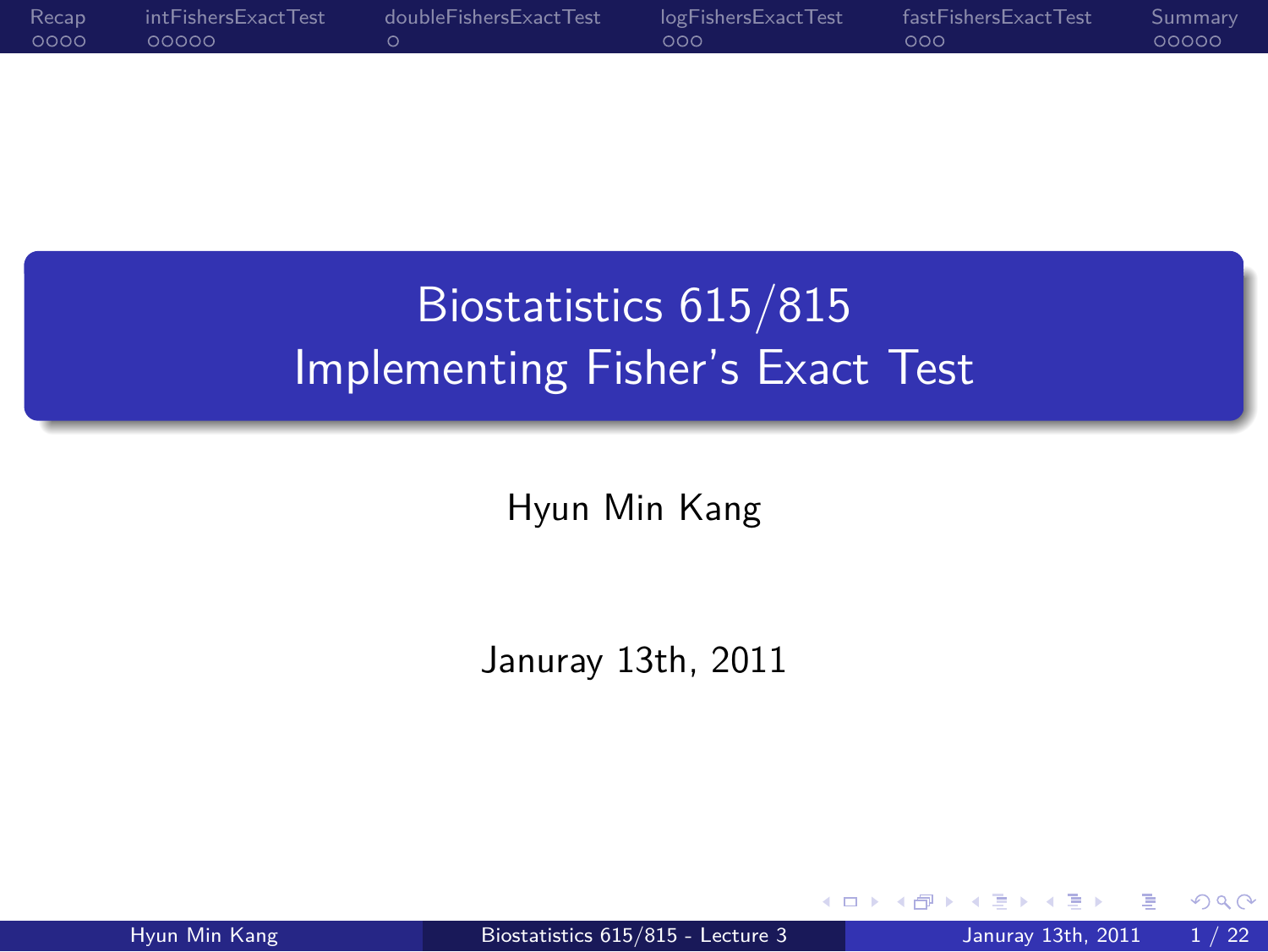#### Recap<br> $\bullet$ 000 intFishersExactTest<br>00000 . doubleFishersExactTest logFishersExactTest<br>000 fastFishersExactTest<br>000 Summary<br>00000

.. .

Recap - helloWorld - Have all tried?

# Writing helloWorld.cpp

```
.
}
#include <iostream> // import input/output handling library
int main(int argc, char** argv) {
 std::cout << "Hello, World" << std::endl;
 return 0; // program exits normally
```
# Compiling helloWorld.cpp

Install Cygwin (Windows), Xcode (MacOS), or nothing (Linux).

 $\Box$   $\rightarrow$   $\land$   $\Box$   $\rightarrow$   $\land$   $\equiv$   $\rightarrow$   $\land$   $\equiv$   $\rightarrow$   $\land$   $\Diamond$   $\Diamond$ 

.. . user@host:~/\$ g++ -o helloWorld helloWorld.cpp

# Running helloWorld

.. . user@host:~/\$ ./helloWorld Hello, World

Hyun Min Kang Biostatistics 615/815 - Lecture 3 Januray 13th, 2011 2 / 22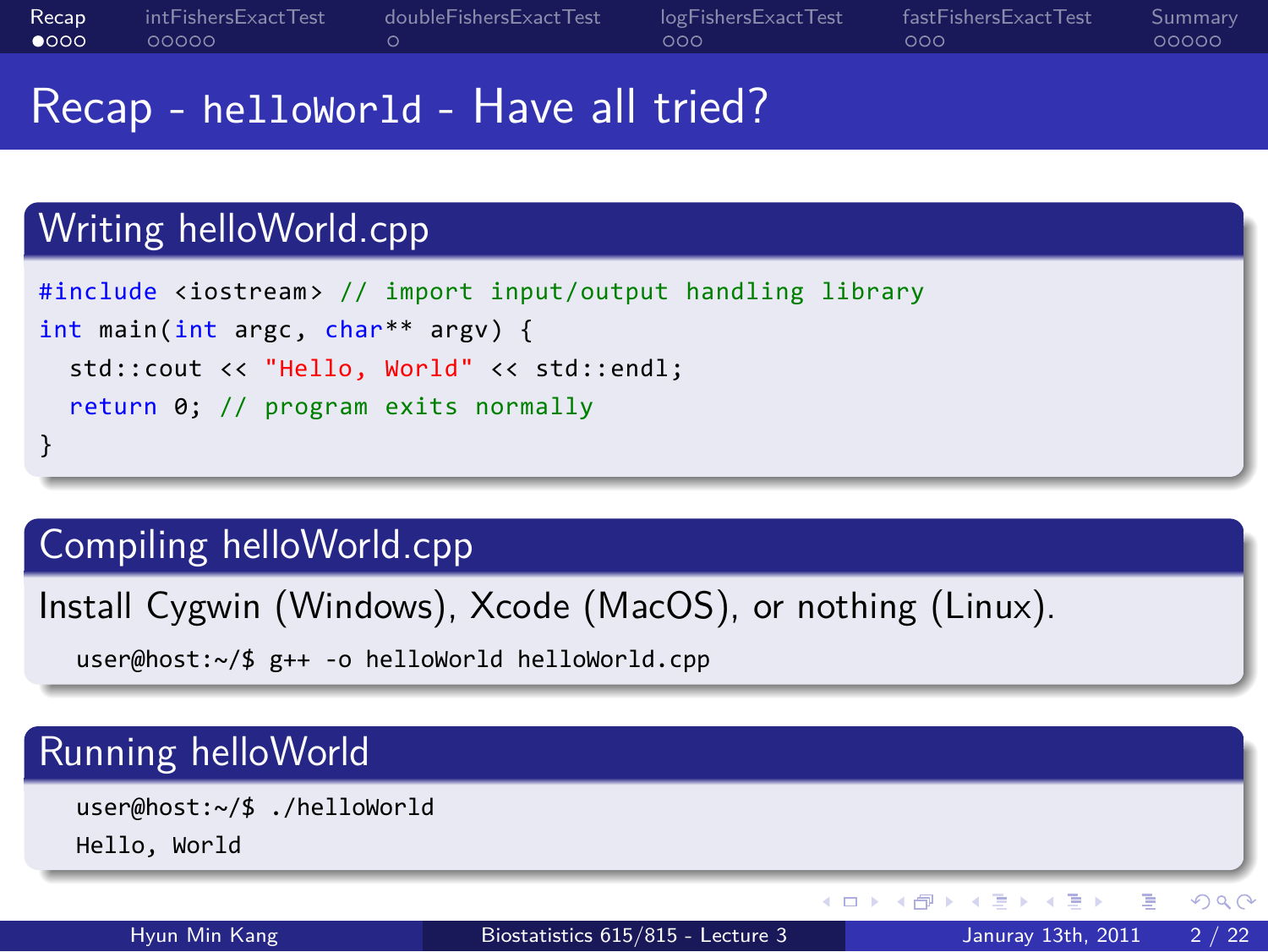### Recap<br>0000 intFisher<br>00000 . doubleFishersExactTest logFishersExactTest<br>000 fastFishersExactTest<br>000 Summary<br>00000 Recap - precisionExample.cpp

# precisionExample.cpp

```
.
}
.. .
#include <iostream>
int main(int argc, char** argv) {
 float smallFloat = 1e-8; // a small value
 float largeFloat = 1.; // difference in 8 (>7.2) decimal figures.
 std::cout << "smallFloat = " << smallFloat << std::endl;
 smallFloat = smallFloat + largeFloat;
 smallFloat = smallFloat - largeFloat;
 std::cout << "smallFloat = " << smallFloat << std::endl;
 // similar thing happens for doubles (e.g. 1e-20 vs 1).
 return 0;
```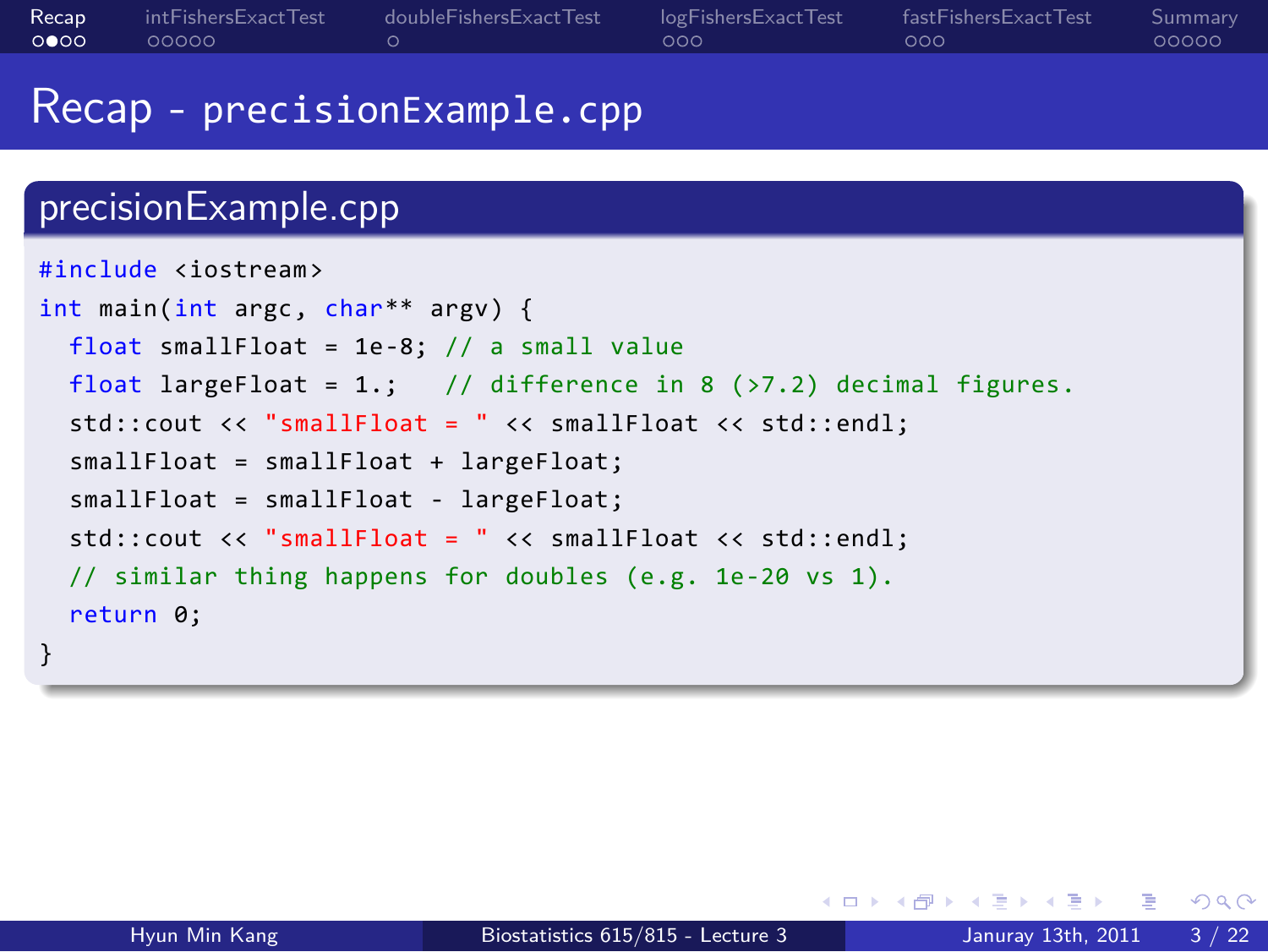# Recap - precisionExample.cpp precisionExample.cpp

logFishersExactTest<br>000

. doubleFishersExactTest

```
.
}
#include <iostream>
int main(int argc, char** argv) {
 float smallFloat = 1e-8; // a small value
 float largeFloat = 1.; // difference in 8 (>7.2) decimal figures.
 std::cout << "smallFloat = " << smallFloat << std::endl;
 smallFloat = smallFloat + largeFloat;
 smallFloat = smallFloat - largeFloat;
 std::cout << "smallFloat = " << smallFloat << std::endl;
 // similar thing happens for doubles (e.g. 1e-20 vs 1).
 return 0;
```
.. .

# Running precisionExample

Recap<br>0000

intFisher<br>00000

```
.. .
 user@host:~/$ ./precisionExample
 smallFloat = 1e-08
 smallFloat = 0
```
. . . . . .

fastFishersExactTest<br>000

Summary<br>00000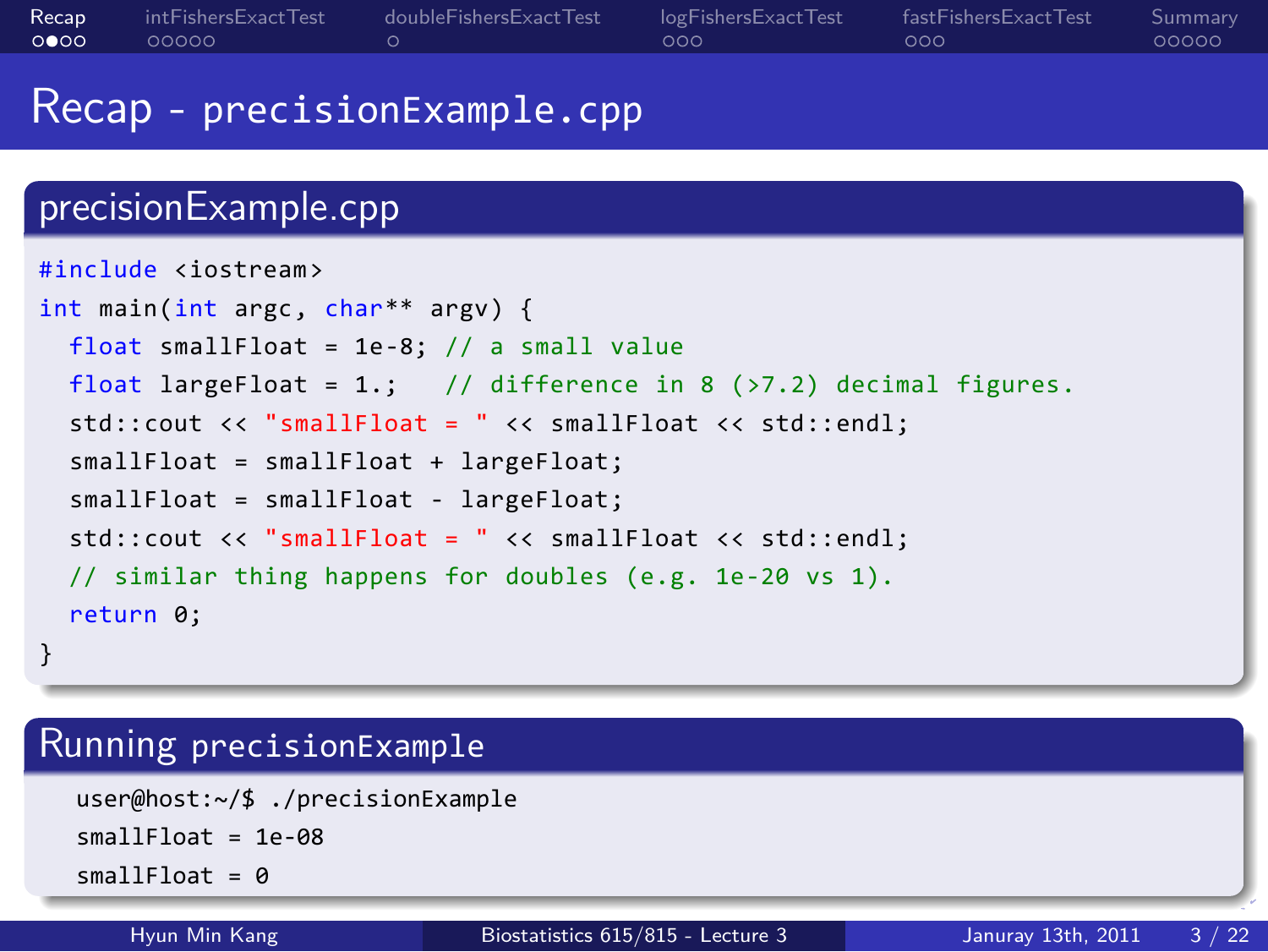#### Recap<br>0000 intFisher<br>00000 . doubleFishersExactTest logFishersExactTest<br>000 fastFishersExactTest<br>000 Summary<br>00000

## Recap - Handling command line arguments

# echo.cpp - echoes command line arguments to the standard output

```
.
}
.. .
#include <iostream>
int main(int argc, char** argv) {
 for(int i=1; i < argc; ++i) { // i=1 : 2nd argument (skip program name)
   if ( i > 1 ) // print blank if there is an item already printed
    std::cout << " ";
   std::cout << argv[i]; // print each command line argument
 }
 std::cout << std::endl; // print end-of-line at the end
```
# Compiling and running echo.cpp

.. . user@host:~/\$ g++ -o echo echo.cpp user@host:~/\$ ./echo you need to try this out by yourself! you need to try this out by yourself!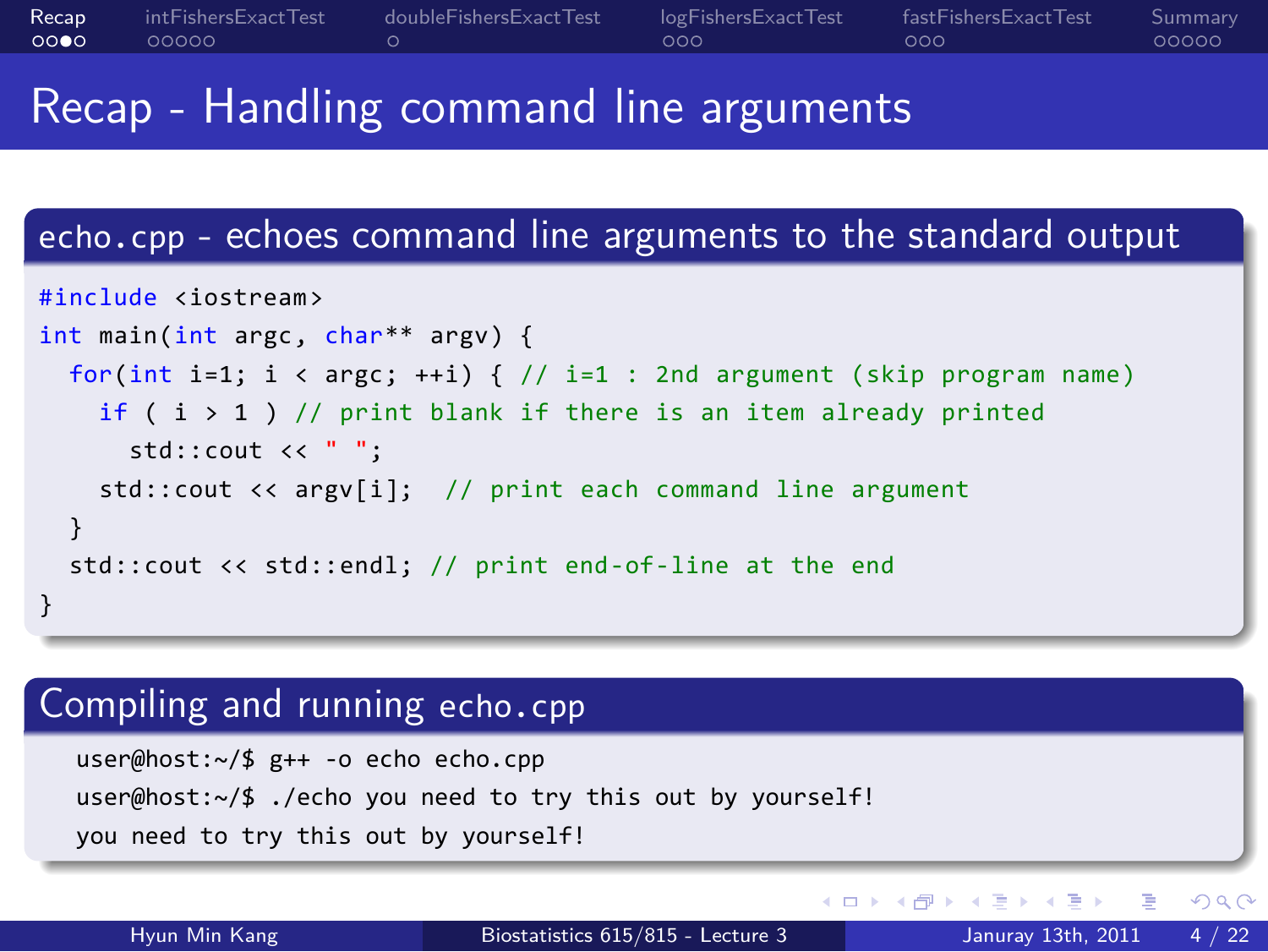

*•* 815 Projects will be annouced in the next lecture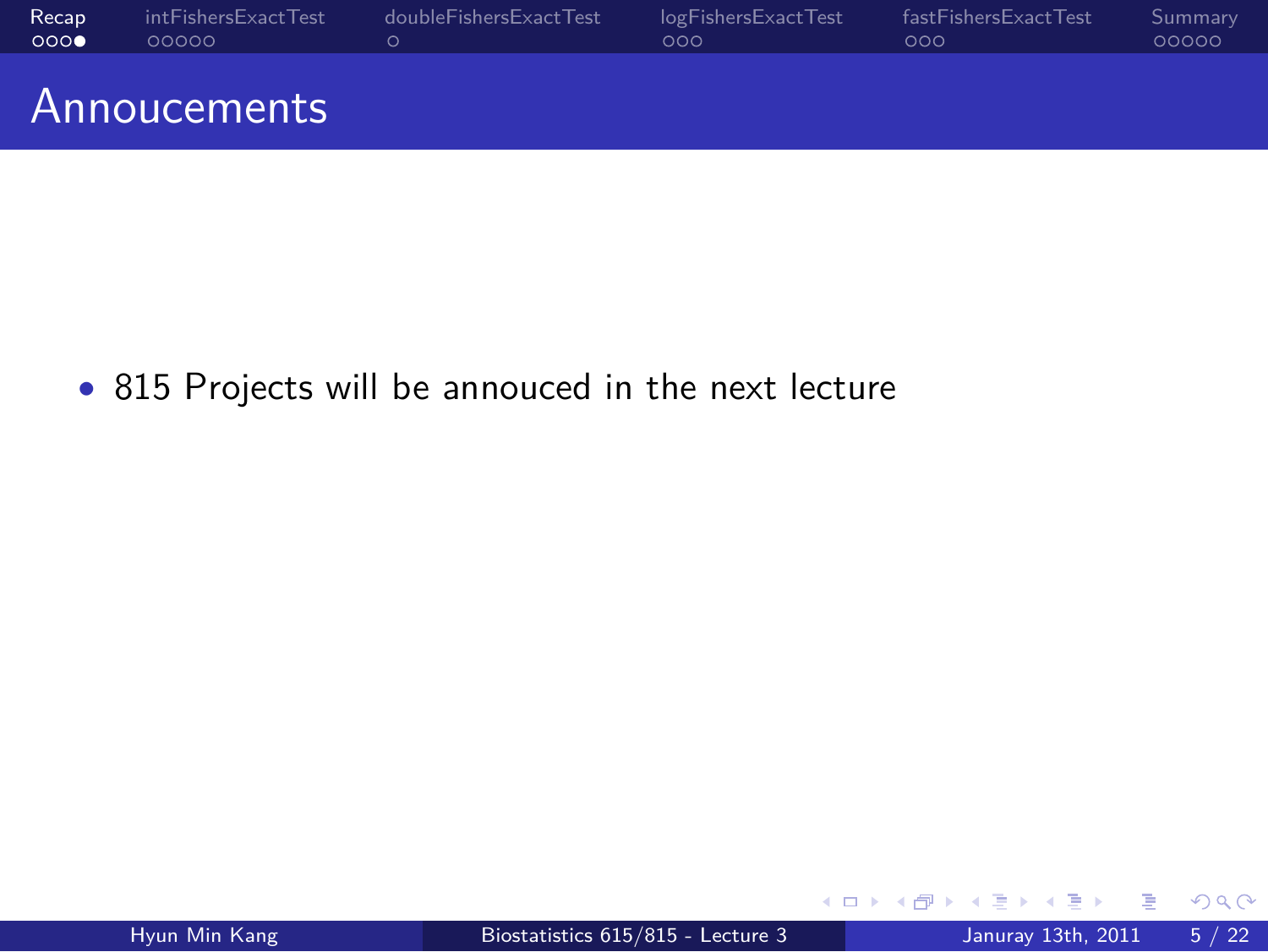#### Recap<br>000**0** intFishersExactTest<br>00000 . doubleFishersExactTest logFishersExactTest<br>000 fastFishersExactTest<br>000 Summary<br>00000 Annoucements

- *•* 815 Projects will be annouced in the next lecture
- *•* Midterm date will be scheduled on March 10 any objections?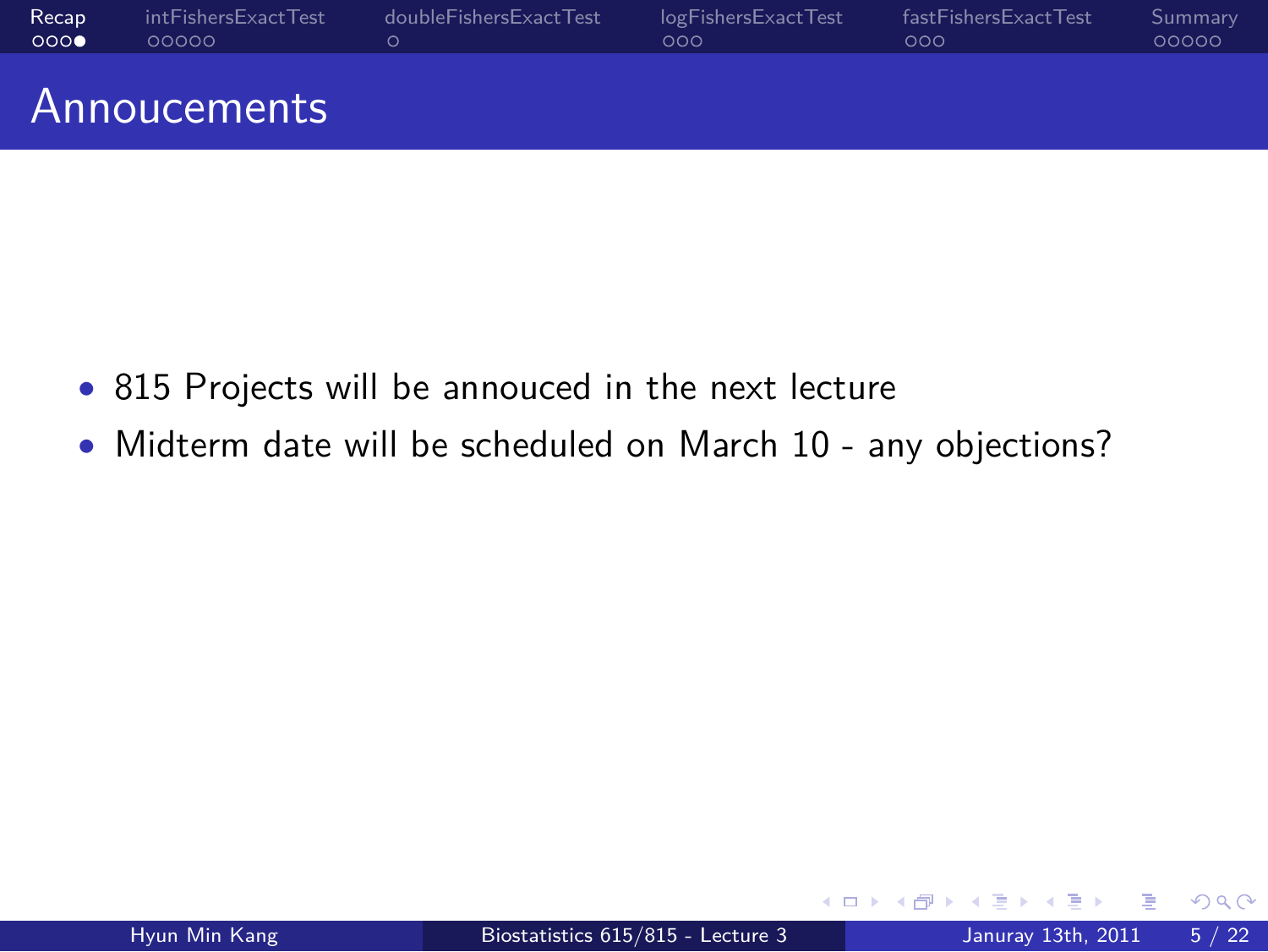#### Recap<br>000**0** intFishersExactTest<br>00000  $\frac{1}{\alpha}$ doubleFishersExactTest logFishersExactTest<br>000 fastFishersExactTest<br>000 Summary<br>00000 Annoucements

- *•* 815 Projects will be annouced in the next lecture
- *•* Midterm date will be scheduled on March 10 any objections?
- *•* Final exame date will be April 21st, 10:30am-12:30pm, just like the official schedule.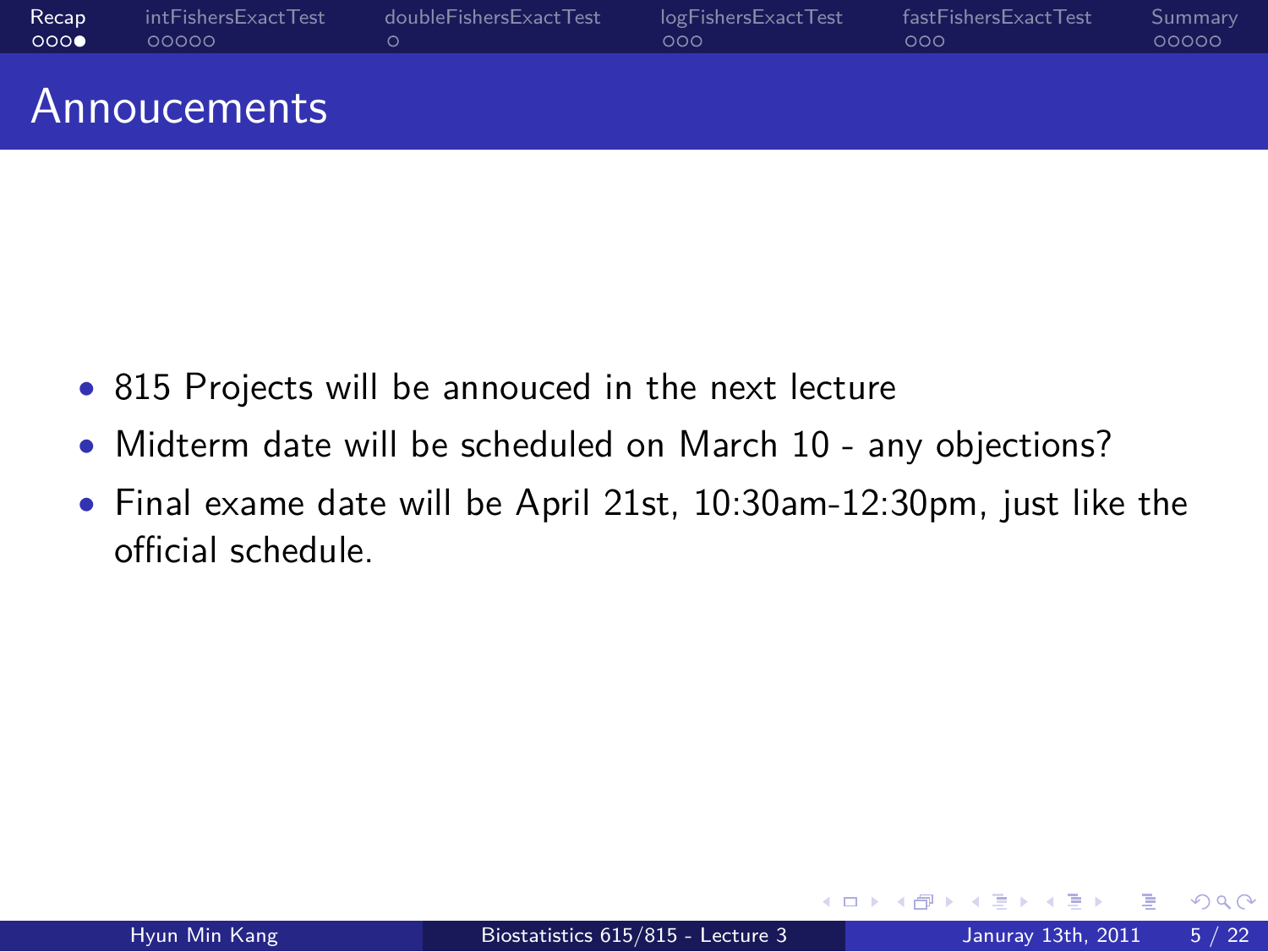#### Recap<br>000**0** intFishersExactTest<br>00000 . doubleFishersExactTest logFishersExactTest<br>000 fastFishersExactTest<br>000 Summary<br>00000 Annoucements

- *•* 815 Projects will be annouced in the next lecture
- *•* Midterm date will be scheduled on March 10 any objections?
- *•* Final exame date will be April 21st, 10:30am-12:30pm, just like the official schedule.
- Homework #1 will be annouced today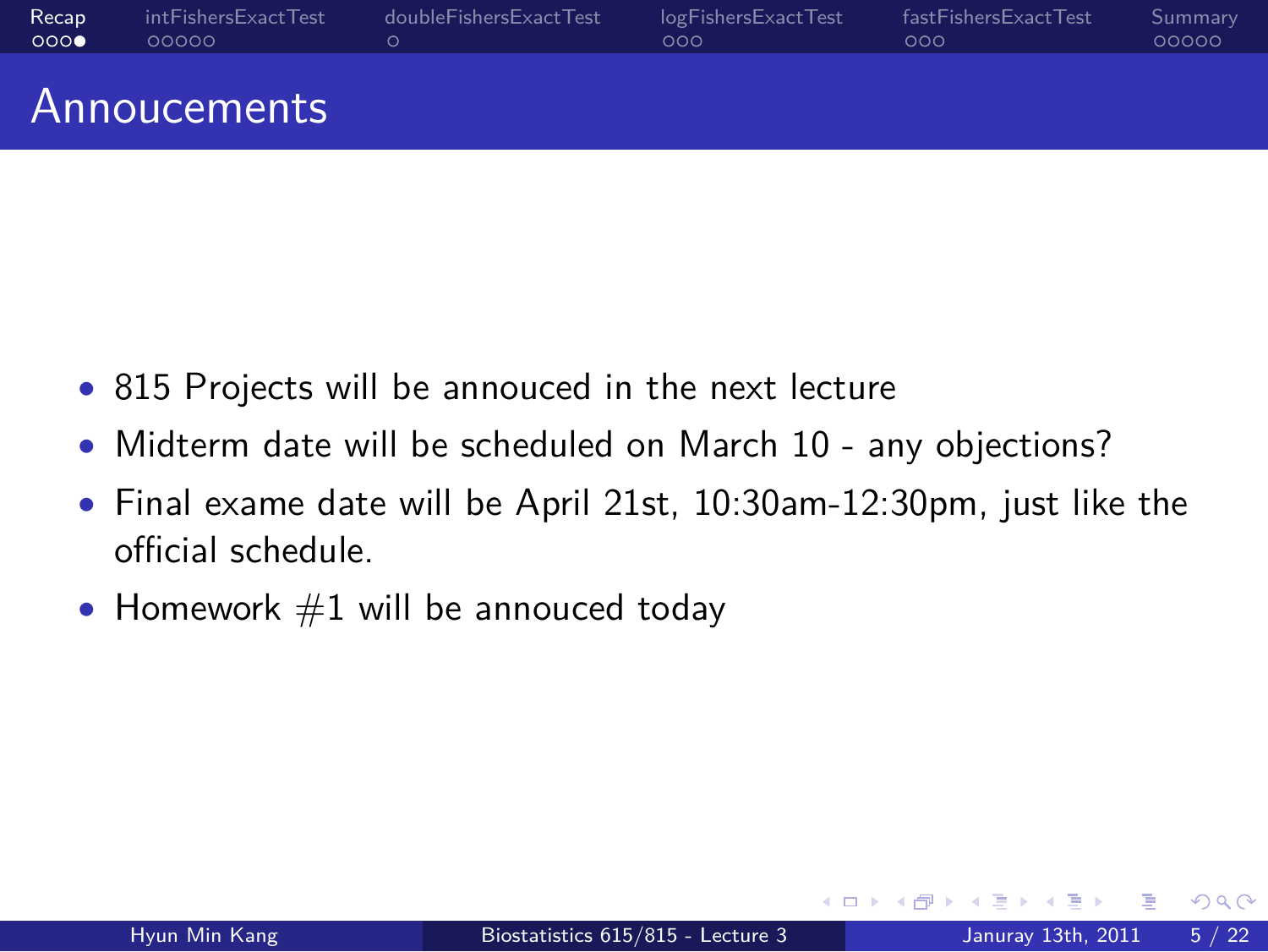#### Recap<br>0000 intFishersExactTest<br>●0000 . doubleFishersExactTest logFishersExactTest<br>000 fastFishersExactTest<br>000 Summary<br>00000

Let's implement Fisher's exact Test

# $\boxed{\mathsf{Input} \cdot \mathsf{A} \ 2 \times 2 \ \mathsf{table}}$

|                 |         | Placebo Treatment | Total   |
|-----------------|---------|-------------------|---------|
| <b>Diseased</b> | a       |                   | $a+b$   |
| Cured           |         |                   | $c + c$ |
| Total           | $a + c$ | $b+d$             |         |
|                 |         |                   |         |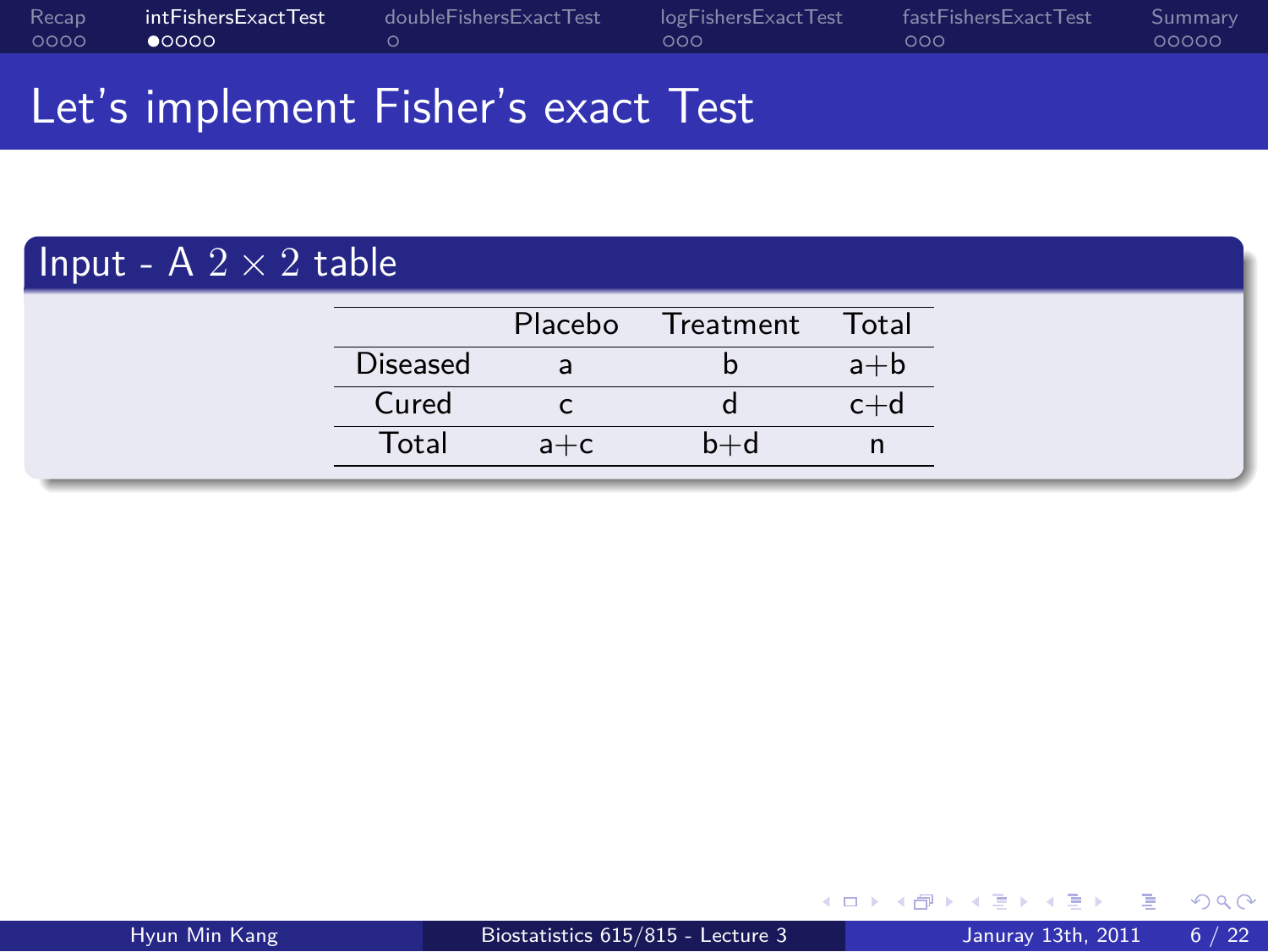#### Recap<br>0000 intFishersExactTest<br>●0000 . doubleFishersExactTest logFishersExactTest<br>000 fastFishersExactTest<br>000 Summary<br>00000

## Let's implement Fisher's exact Test

# $\boxed{\mathsf{Input} \cdot \mathsf{A} \ 2 \times 2 \ \mathsf{table}}$

|                 |         | Placebo Treatment Total |         |
|-----------------|---------|-------------------------|---------|
| <b>Diseased</b> | a       |                         | $a+b$   |
| Cured           |         |                         | $c + c$ |
| Total           | $a + c$ | b+d                     |         |
|                 |         |                         |         |

# Desired Program Interface and Results

.. . user@host:~/\$ ./fishersExactTest 1 2 3 0 Two-sided p-value is 0.4 user@host:~/\$ ./fishersExactTest 2 7 8 2 Two-sided p-value is 0.0230141 user@host:~/\$ ./fishersExactTest 20 70 80 20 Two-sided p-value is 5.90393e-16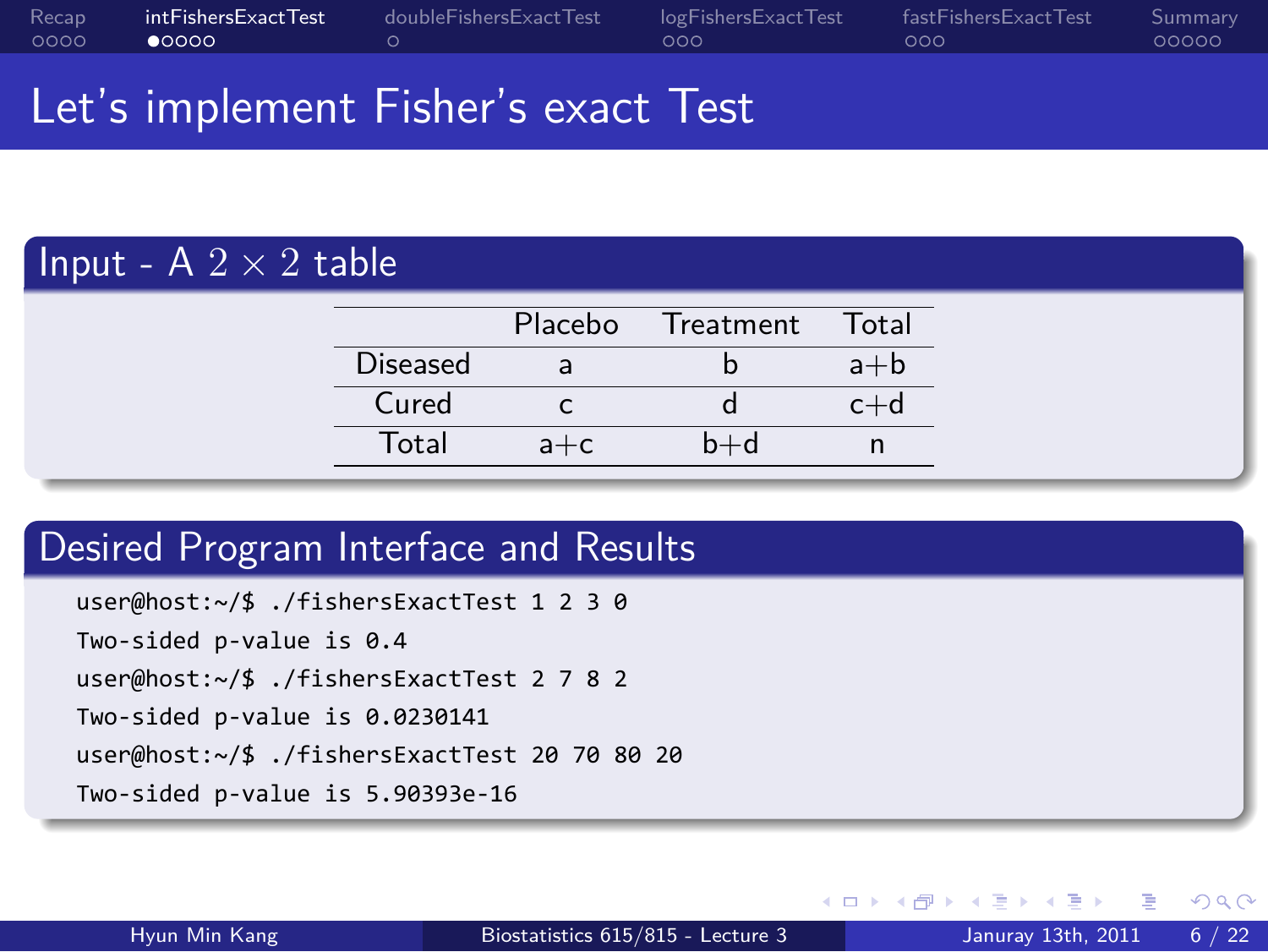#### Recap<br>0000 intFishersExactTest<br>⊙●⊙⊙⊙ . doubleFishersExactTest logFishersExactTest<br>000 fastFishersExactTest<br>000 Summary<br>00000

## Simple Math under Fisher's Exact Test

## Possible  $2 \times 2$  tables

| <b>Diseased</b><br>$a+b-x$<br>$a+b$<br>$\mathsf{X}$ |
|-----------------------------------------------------|
|                                                     |
| Cured<br>$d$ -a $+x$<br>$a + c - x$<br>$c+d$        |
| Total<br>$b+d$<br>$a + c$                           |

# . Hypergeometric distribution ..

Given  $a + b$ ,  $c + d$ ,  $a + c$ ,  $b + d$  and  $n = a + b + c + d$ ,

$$
\Pr(x) = \frac{(a+b)!(c+d)!(a+c)!(b+d)!}{x!(a+b-x)!(a+c-x)!(d-a+x)!n!}
$$

.. .

### . Fishers's Exact Test (2-sided) ..

 $p_{FET}(a, b, c, a) = \sum_x \Pr(x)I\{Pr(x) \leq Pr(a)\}\$  $p_{FET}(a, b, c, d) = \sum_{x} Pr(x)I[Pr(x) \le Pr(a)]$ 

| <b>HYUN MIN KANE</b> | BIOSTATISTICS 015/615 - Lecture 3 |
|----------------------|-----------------------------------|
|----------------------|-----------------------------------|

Januray 13th, 2011  $\qquad$  7  $/$  22

. . . . . .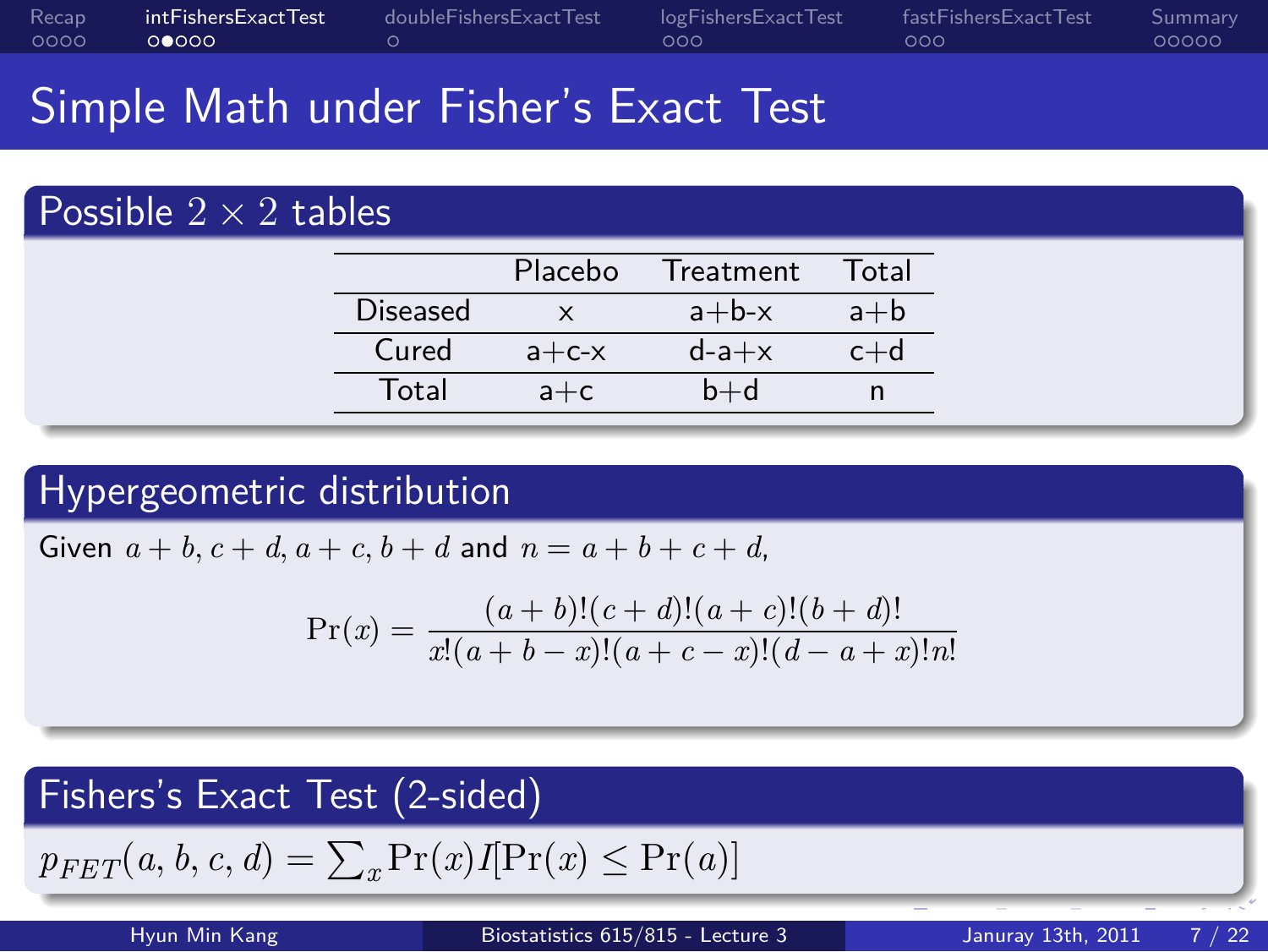#### Recap<br>0000 . . . . . intFishersExactTest . doubleFishersExactTest logFishersExactTest<br>000 fastFishersExactTest<br>000 Summary<br>00000

## intFishersExactTest.cpp - main() function

```
. □ ▶ : ④ ▶ : ミ ▶ : ミ ▶ │ ミ │ つんぴ
#include <iostream>
double hypergeometricProb(int a, int b, int c, int d); // defined later
int main(int argc, char** argv) {
 // read input arguments
 int a = \text{atoi}(\text{argv}[1]), b = \text{atoi}(\text{argv}[2]), c = \text{atoi}(\text{argv}[3]), d = \text{atoi}(\text{argv}[4]);int n = a + b + c + d;
  // find cutoff probability
  double pCutoff = hypergeometricProb(a,b,c,d);
  double pValue = 0;
  // sum over probability smaller than the cutoff
  for(int x=0; x \le n; ++x) { // among all possible xif ( a+b-x >= 0 && a+c-x >= 0 && d-a+x >=0 ) { // consider valid x
      double p = hypergeometricProb(x,a+b-x,a+c-x,d-a+x);
      if ( p \le pCutoff ) pValue += p;
   }
  }
  std::cout << "Two-sided p-value is " << pValue << std::endl;
  return 0;
}
```
Hyun Min Kang Biostatistics 615/815 - Lecture 3 Januray 13th, 2011 8 / 22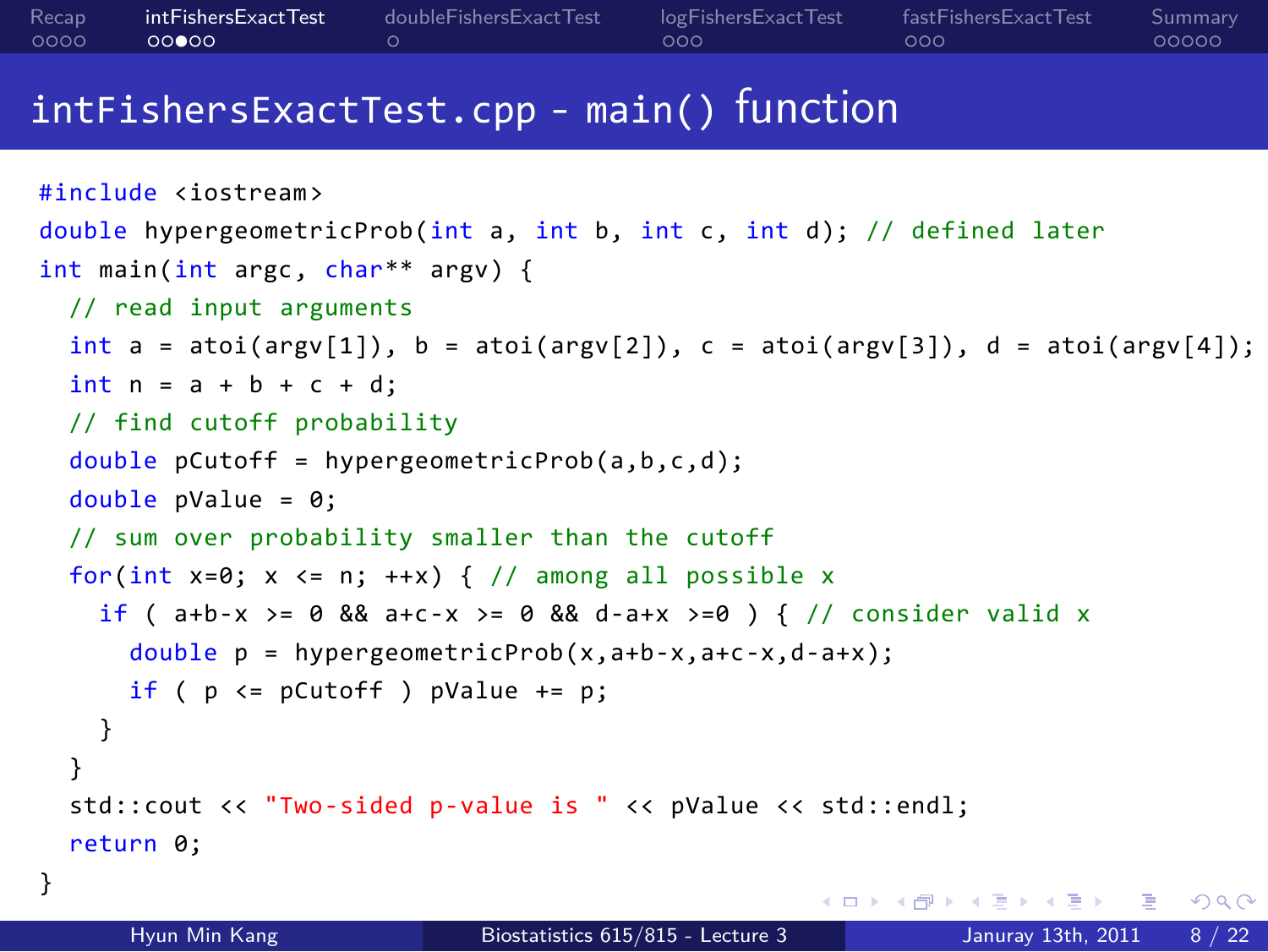| Recap<br>0000                  | intFishersExactTest<br>00000                   | doubleFishersExactTest<br>$\circ$                                                                                                                                                                                                                                       | logFishersExactTest<br>000        | fastFishersExactTest<br>000 | Summary<br>00000 |  |  |
|--------------------------------|------------------------------------------------|-------------------------------------------------------------------------------------------------------------------------------------------------------------------------------------------------------------------------------------------------------------------------|-----------------------------------|-----------------------------|------------------|--|--|
| intFishersExactTest.cpp        |                                                |                                                                                                                                                                                                                                                                         |                                   |                             |                  |  |  |
|                                | hypergeometricProb() function                  |                                                                                                                                                                                                                                                                         |                                   |                             |                  |  |  |
| int ret;<br>$\mathcal{F}$<br>} | return ret;<br>return (double)num/(double)den; | int fac(int n) { // calculates factorial<br>for(ret=1; $n > 0$ ; --n) { ret *= n; }<br>double hypergeometricProb(int a, int b, int c, int d) {<br>$int num = fac(a+b) * fac(c+d) * fac(a+c) * fac(b+d);$<br>int den = fac(a) * fac(b) * fac(c) * fac(d) * fac(a+b+c+d); |                                   |                             |                  |  |  |
|                                | <b>Running Examples</b>                        |                                                                                                                                                                                                                                                                         |                                   |                             |                  |  |  |
|                                |                                                | user@host: $\sim$ /\$ ./intFishersExactTest 1 2 3 0<br>Two-sided p-value is $0.4$ // correct<br>user@host: $\sim$ /\$ ./intFishersExactTest 2 7 8 2<br>Two-sided p-value is 4.41018 // INCORRECT                                                                        |                                   |                             |                  |  |  |
|                                | Hyun Min Kang                                  |                                                                                                                                                                                                                                                                         | Biostatistics 615/815 - Lecture 3 | Januray 13th, 2011          | 9/22             |  |  |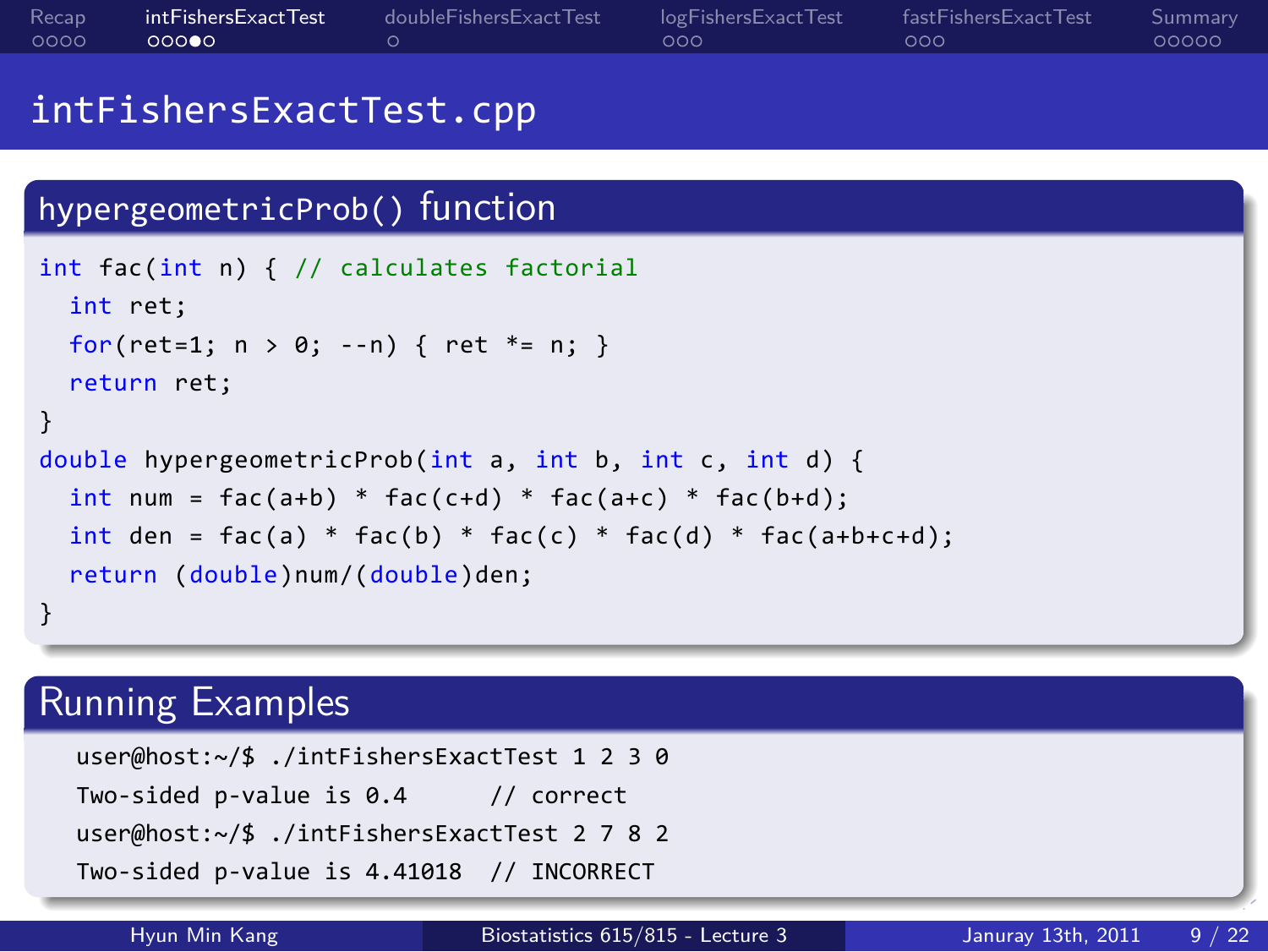#### Recap<br>0000 intFishersExactTest<br>0000● . doubleFishersExactTest logFishersExactTest<br>000 fastFishersExactTest<br>000 Summary<br>00000

## Considering Precision Carefully

### . . . . . . factorial.cpp . } .. . int fac(int n) { // calculates factorial int ret; for(ret=1;  $n > 0$ ; --n) { ret \*= n; } return ret; } int main(int argc, char\*\* argv) { int  $n = \text{atoi}(\text{argv}[1]);$ std::cout << n << "! = " << fac(n) << std::endl; Running Examples .. . 13! = 1932053504 // INCORRECT : 13! > INT\_MAX == 2147483647 user@host:~/\$ ./factorial 10 10! = 362880 // correct user@host:~/\$ ./factorial 12 12! = 479001600 // correct user@host:~/\$ ./factorial 13

Hyun Min Kang Biostatistics 615/815 - Lecture 3 Januray 13th, 2011 10 / 22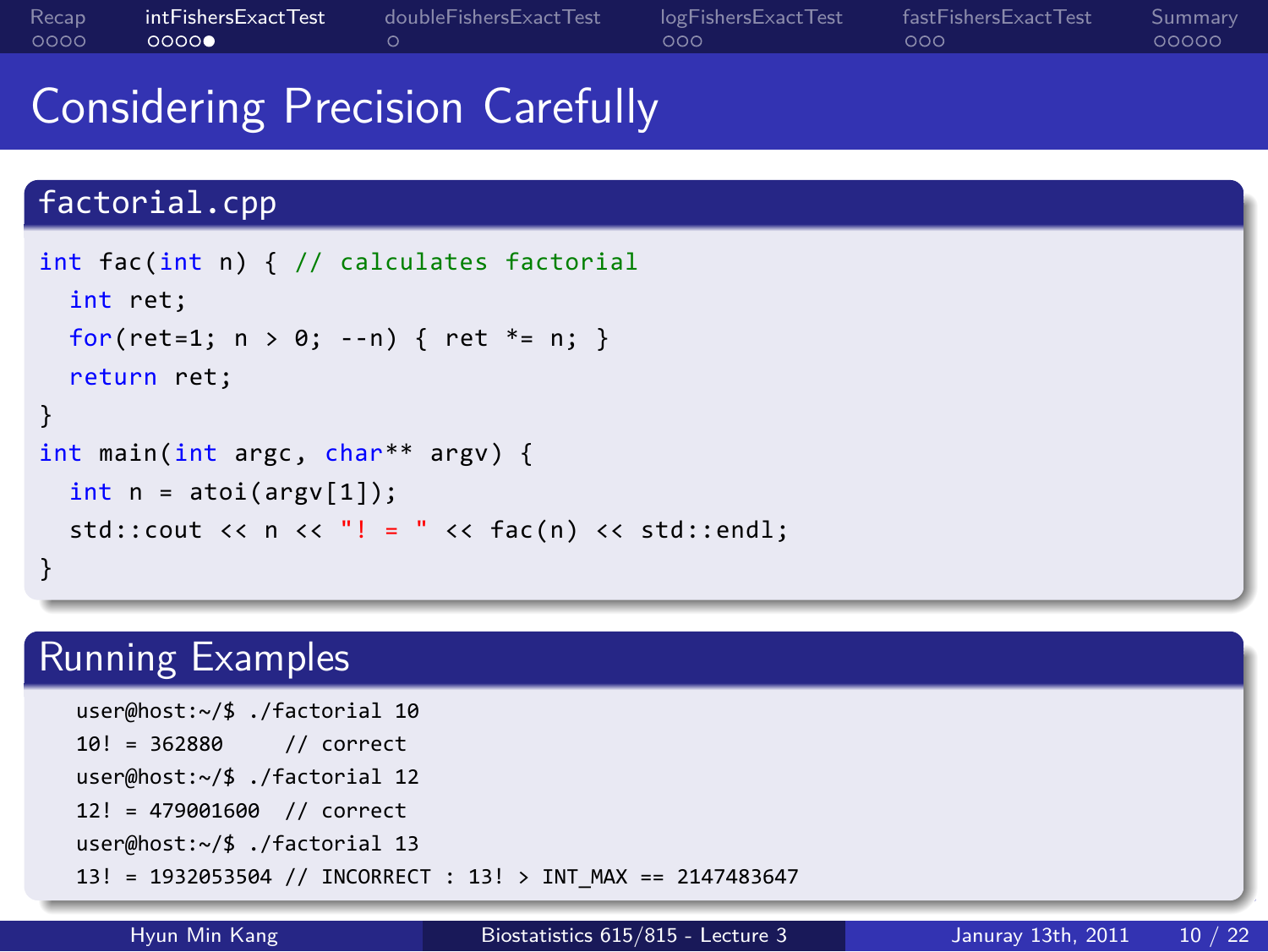| Recap<br>0000                                                                                                                                                                                                                                                         | intFishersExactTest<br>00000  | doubleFishersExactTest<br>۰                                                                                                                                                   | logFishersExactTest<br>ooo        | fastFishersExactTest<br>000 | Summary<br>00000 |  |  |
|-----------------------------------------------------------------------------------------------------------------------------------------------------------------------------------------------------------------------------------------------------------------------|-------------------------------|-------------------------------------------------------------------------------------------------------------------------------------------------------------------------------|-----------------------------------|-----------------------------|------------------|--|--|
| doubleFishersExactTest.cpp                                                                                                                                                                                                                                            |                               |                                                                                                                                                                               |                                   |                             |                  |  |  |
|                                                                                                                                                                                                                                                                       |                               | new hypergeometricProb() function                                                                                                                                             |                                   |                             |                  |  |  |
|                                                                                                                                                                                                                                                                       | return ret;                   | double fac(int n) $\{$ // main() function remains the same<br>double ret; // use double instead of int<br>for(ret=1.; $n > 0$ ; --n) { ret *= n; }                            |                                   |                             |                  |  |  |
| $\mathcal{F}$<br>double hypergeometricProb(int a, int b, int c, int d) {<br>double num = $fac(a+b) * fac(c+d) * fac(a+c) * fac(b+d);$<br>double den = $fac(a) * fac(b) * fac(c) * fac(d) * fac(ab+ct);$<br>return num/den; // use double to calculate factorials<br>} |                               |                                                                                                                                                                               |                                   |                             |                  |  |  |
|                                                                                                                                                                                                                                                                       | <b>Running Examples</b>       |                                                                                                                                                                               |                                   |                             |                  |  |  |
|                                                                                                                                                                                                                                                                       | Two-sided p-value is 0.023041 | user@host:~/\$ ./doubleFishersExactTest 2 7 8 2<br>user@host:~/\$ ./doubleFishersExactTest 20 70 80 20<br>Two-sided p-value is 0 (fac(190) > 1e308 - beyond double precision) |                                   |                             |                  |  |  |
|                                                                                                                                                                                                                                                                       | Hyun Min Kang                 |                                                                                                                                                                               | Biostatistics 615/815 - Lecture 3 | Januray 13th, 2011          | 11 / 22          |  |  |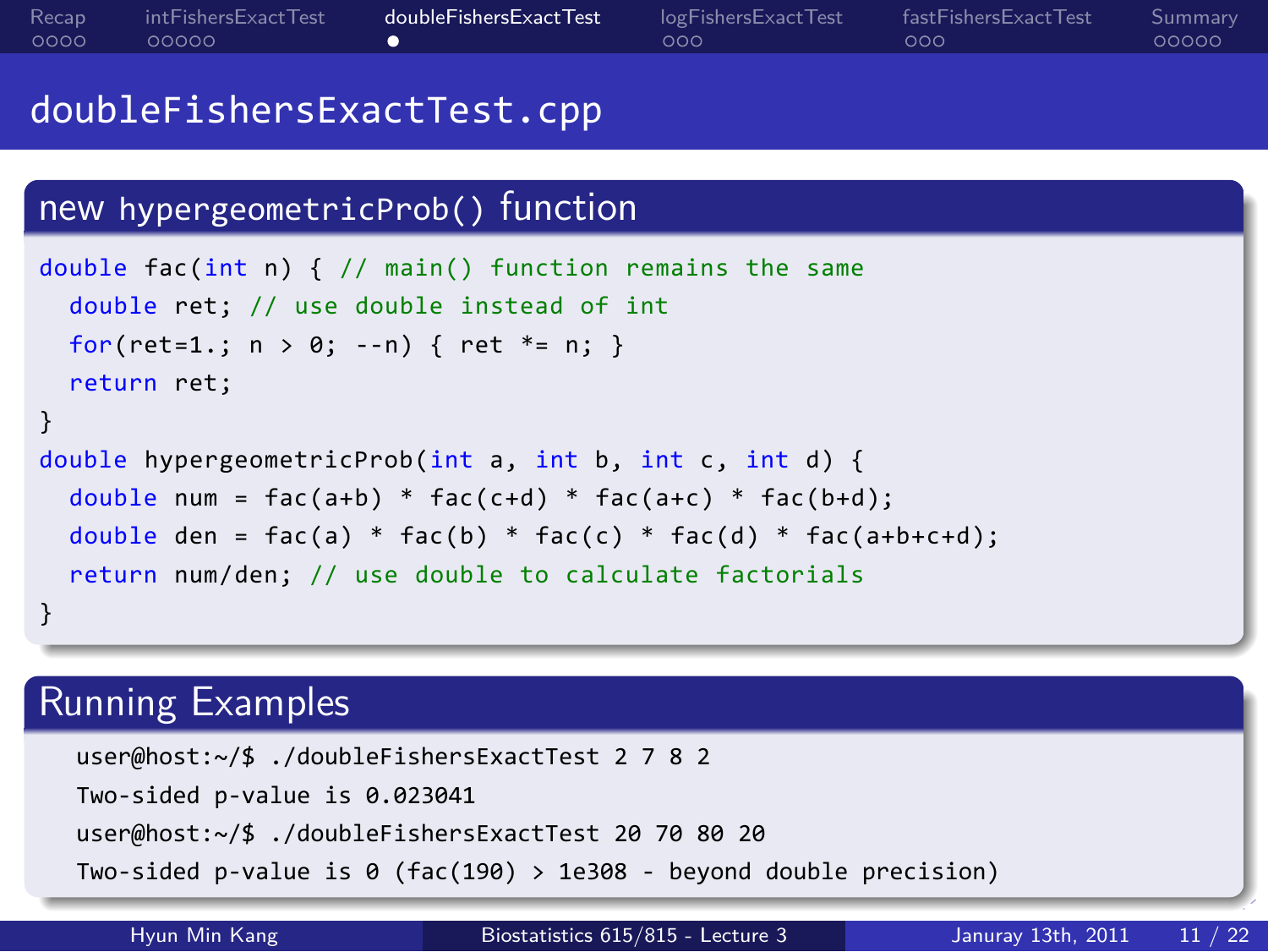#### Recap<br>0000 intFishersExactTest<br>00000 . doubleFishersExactTest logFishersExactTest<br>●00 fastFishersExactTest<br>000 Summary<br>00000

How to perform Fisher's exact test with large values

## Problem - Limited Precision

- int handles only up to fac(12)
- *•* double handles only up to fac(170)

# . Solution - Calculate in logarithmic scale ..

$$
\log \Pr(x) = \log(a+b)! + \log(c+d)! + \log(a+c)! + \log(b+d)! - \log x!
$$
  
\n
$$
-\log(a+b-x)! - \log(a+c-x)! - \log(d-a+x)! - \log n!
$$
  
\n
$$
\log(p_{FET}) = \log \left[ \sum_x \Pr(x) I(\Pr(x) \le \Pr(a)) \right]
$$
  
\n
$$
= \log \Pr(a) + \log \left[ \sum_x \exp(\log \Pr(x) - \log \Pr(a)) I(\log \Pr(x) \le \log \Pr(a)) \right]
$$

Hyun Min Kang Biostatistics 615/815 - Lecture 3 Januray 13th, 2011 12

.. .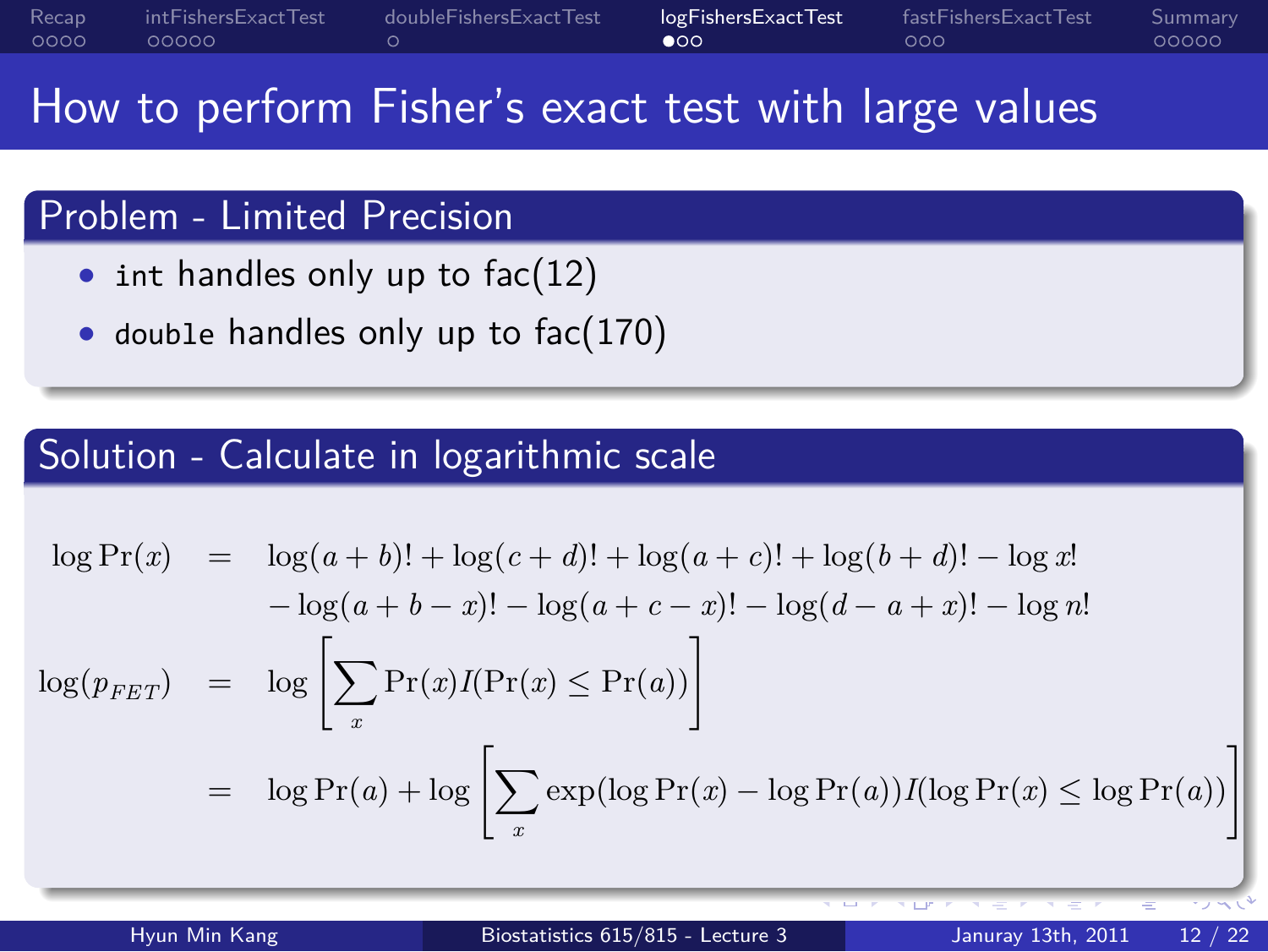#### Recap<br>0000 intFisher<br>00000 . doubleFishersExactTest logFishersExactTest<br>○●○ fastFishersExactTest<br>000 Summary<br>00000

## logFishersExactTest.cpp - main() function

```
. . . . . .
#include <iostream>
#include <cmath> // for calculating log() and exp()
double logHypergeometricProb(int a, int b, int c, int d); // defined later
int main(int argc, char** argv) {
  int a = \text{atoi}(\text{argv}[1]), b = \text{atoi}(\text{argv}[2]), c = \text{atoi}(\text{argv}[3]), d = \text{atoi}(\text{argv}[4]);int n = a + b + c + d;
  double logpCutoff = logHypergeometricProb(a,b,c,d);
  double pFraction = 0;
  for(int x=0; x \le n; ++x) { // among all possible xif ( a+b-x >= 0 && a+c-x >= 0 && d-a+x >=0 ) { // consider valid x
      double l = logHypergeometricProb(x,a+b-x,a+c-x,d-a+x);
      if ( l \leq logpCutoff ) pFraction += exp(1 - logpCutoff);
    }
  }
  double logpValue = logpCutoff + log(pFraction);
  std::cout << "Two-sided log10-p-value is " << logpValue/log(10.) << std::endl;
  std::cout << "Two-sided p-value is " << exp(logpValue) << std::endl;
  return 0;
}
      Hyun Min Kang Biostatistics 615/815 - Lecture 3 Januray 13th, 2011 13 / 22
```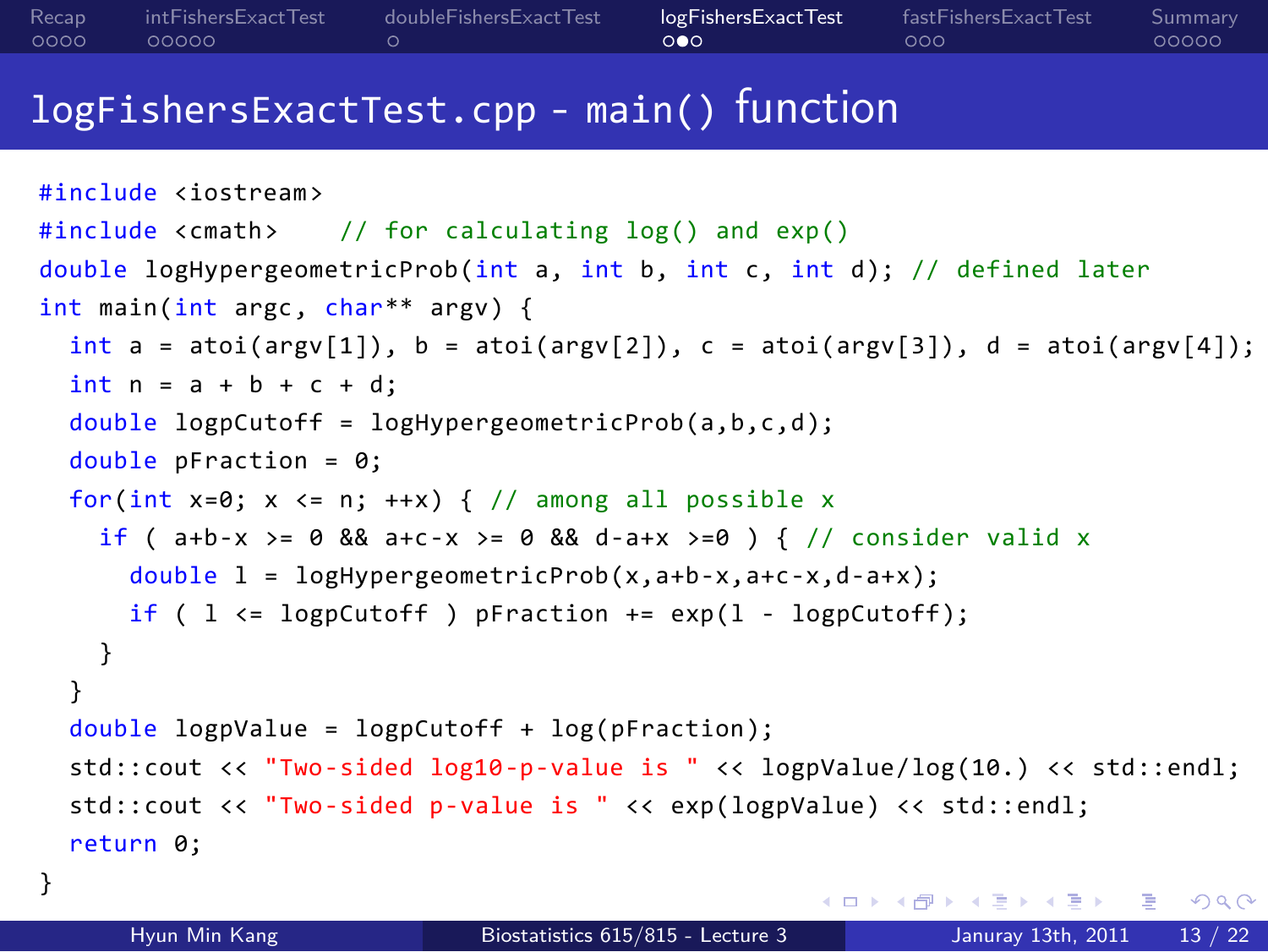### Filling the rest . logHypergeometricProb() .. . } .. . double logFac(int n) { double ret; for(ret=0.;  $n > 0$ ; --n) { ret +=  $log((double)n)$ ; } return ret; } double logHypergeometricProb(int a, int b, int c, int d) { return logFac(a+b) + logFac(c+d) + logFac(a+c) + logFac(b+d) - logFac(a) - logFac(b) - logFac(c) - logFac(d) - logFac(a+b+c+d); Running Examples

logFishersExactTest<br>000

 $.000$ .<br>Fast F

Summary<br>00000

. doubleFishersExactTest

Recap<br>0000

intFishersExactTest<br>00000

. . . . . . .. . user@host:~/\$ ./logFishersExactTest 2 7 8 2 Two-sided log10-p-value is -1.63801, p-value is 0.0230141 user@host:~/\$ ./logFishersExactTest 20 70 80 20 Two-sided log10-p-value is -15.2289, p-value is 5.90393e-16 user@host:~/\$ ./logFishersExactTest 200 700 800 200 Two-sided log10-p-value is -147.563, p-value is 2.73559e-148

Hyun Min Kang Biostatistics 615/815 - Lecture 3 Januray 13th, 2011 14 / 22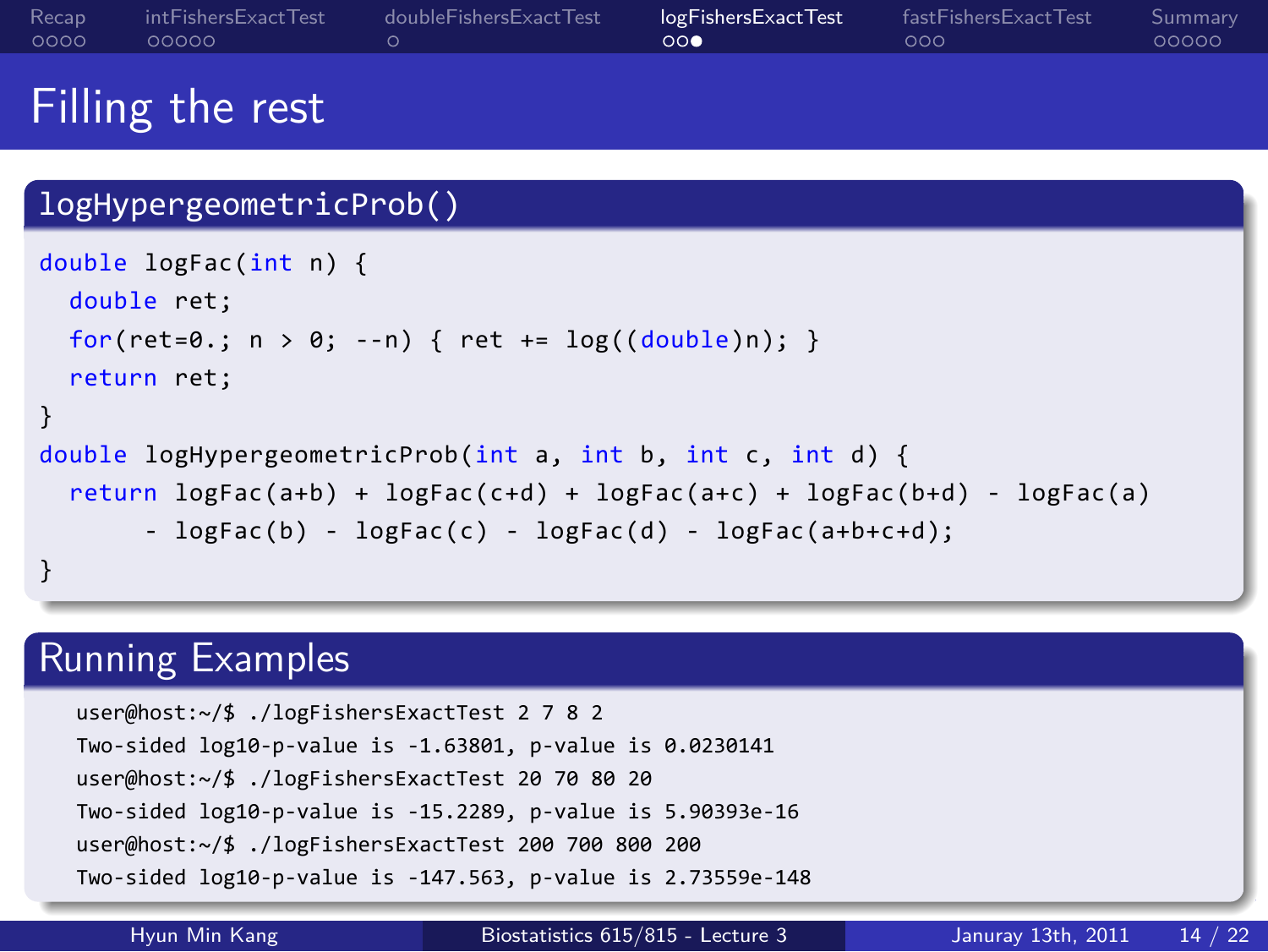#### Recap<br>0000 intFisheı<br>00000 . doubleFishersExactTest logFi:<br>000 fastFishersExactTest<br>●00 Summary<br>00000

## Even faster

# . Computational speed for large dataset ..

time ./logFishersExactTest 2000 7000 8000 2000 Two-sided log10-p-value is -1466.13, p-value is 0 real 0m42.614s

.. . time ./fastFishersExactTest 2000 7000 8000 2000 Two-sided log10-p-value is -1466.13, p-value is 0 real 0m0.007s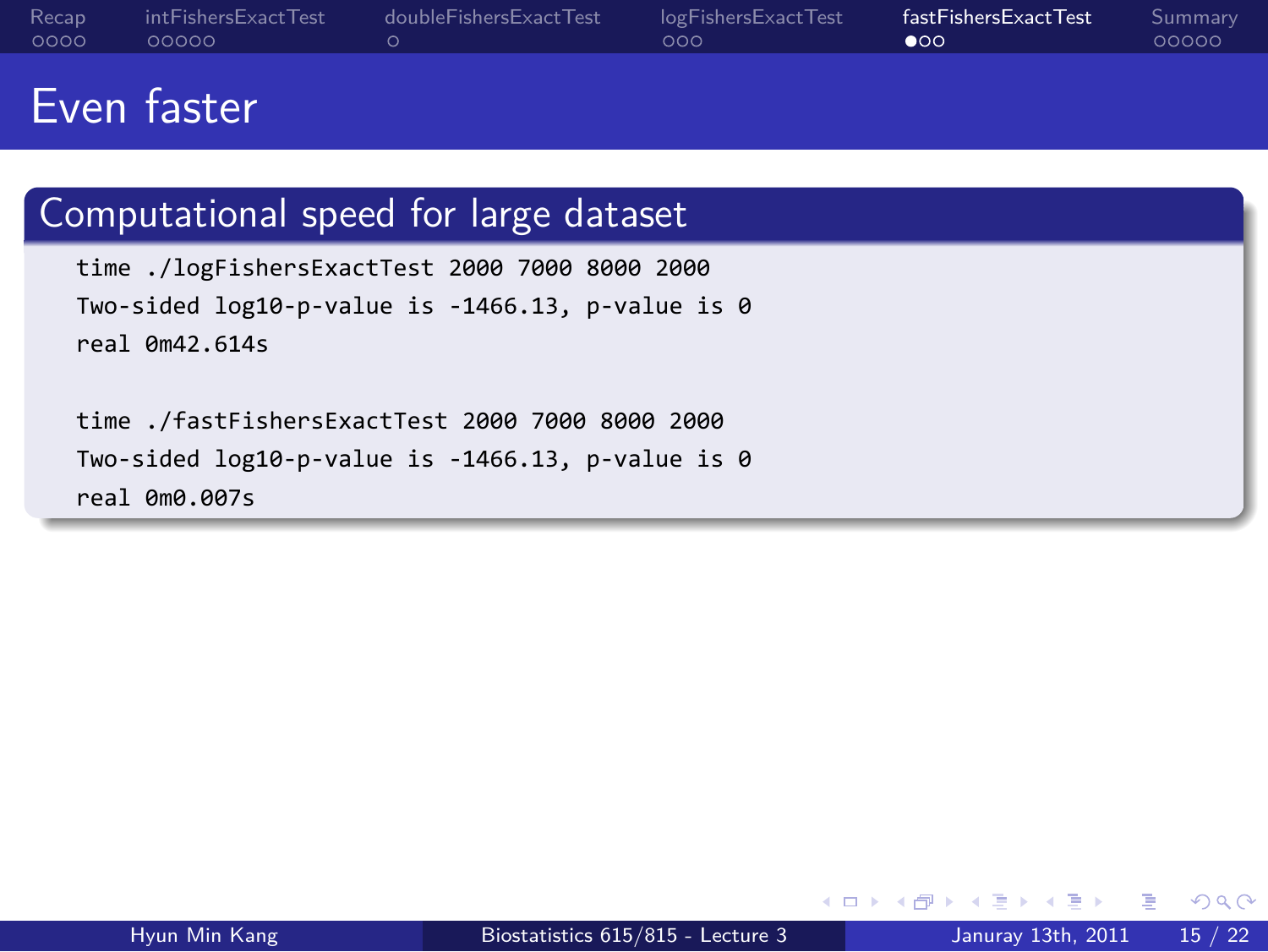#### Recap<br>0000 intFishersExactTest<br>00000 . doubleFishersExactTest logFishersExactTest<br>000 fastFishersExactTest<br>●00 Summary<br>00000

## Even faster

### . Computational speed for large dataset .. .. . time ./logFishersExactTest 2000 7000 8000 2000 Two-sided log10-p-value is -1466.13, p-value is 0 real 0m42.614s time ./fastFishersExactTest 2000 7000 8000 2000 Two-sided log10-p-value is -1466.13, p-value is 0 real 0m0.007s How to make it faster? *•* Most time consuming part is the repetitive computation of factorial • # of logHypergeometricProbs calls is  $\leq a + b + c + d = n$ *•* # of logFac call *≤* 9*n*

- $\bullet$  # of log calls  $\le 9n^2$  could be billions in the example above
- *•* Key Idea is to store logFac values to avoid repetitive computation

. . . . . .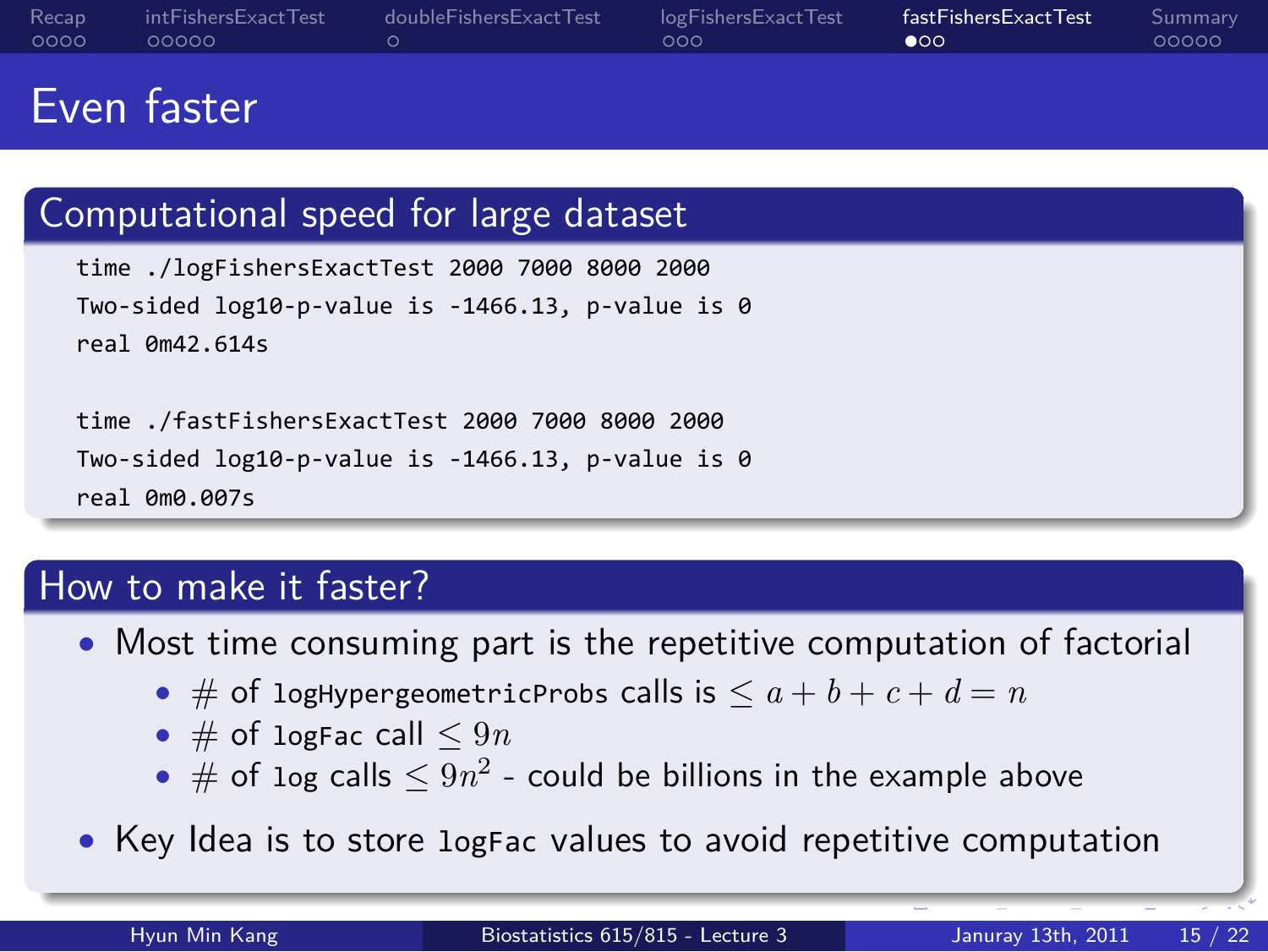#### Recap<br>0000 intFishersExactTest<br>00000 . doubleFishersExactTest logFishersExactTest<br>000 fastFishersExactTest<br>000 Summary<br>00000

## fastFishersExactTest.cpp - main() function

```
. . . . . .
#include <iostream> // everything remains the same except for lines marked with ***
#include <cmath>
double logHypergeometricProb(double* logFacs, int a, int b, int c, int d); // ***
void initLogFacs(double* logFacs, int n); // *** New function ***
int main(int argc, char** argv) {
 int a = \text{atio}(\text{argv}[1]), b = \text{atoi}(\text{argv}[2]), c = \text{atoi}(\text{argv}[3]), d = \text{atoi}(\text{argv}[4]);int n = a + b + c + d;
 double* logFacs = new double[n+1]; // *** dynamically allocate memory logFacs[0..n] ***
  initLogFacs(logFacs, n); \frac{1}{2} // *** initialize logFacs array ***
  double logpCutoff = logHypergeometricProb(logFacs,a,b,c,d); // *** logFacs added
  double pFraction = 0;for(int x=0; x \le n; ++x) {
   if ( a+b-x >= 0 && a+c-x >= 0 && d-a+x >=0 ) {
      double l = logHypergeometricProb(x,a+b-x,a+c-x,d-a+x);
      if ( 1 \leftarrow \text{logpCutoff } ) pFraction += exp(1 - logpCutoff);
   }
  }
  double logpValue = logpCutoff + log(pFraction);
  std::cout << "Two-sided log10-p-value is " << logpValue/log(10.) << std::endl;
  std::cout << "Two-sided p-value is " << exp(logpValue) << std::endl;
  return 0;
}
       Hyun Min Kang Biostatistics 615/815 - Lecture 3 Januray 13th, 2011 16 / 22
```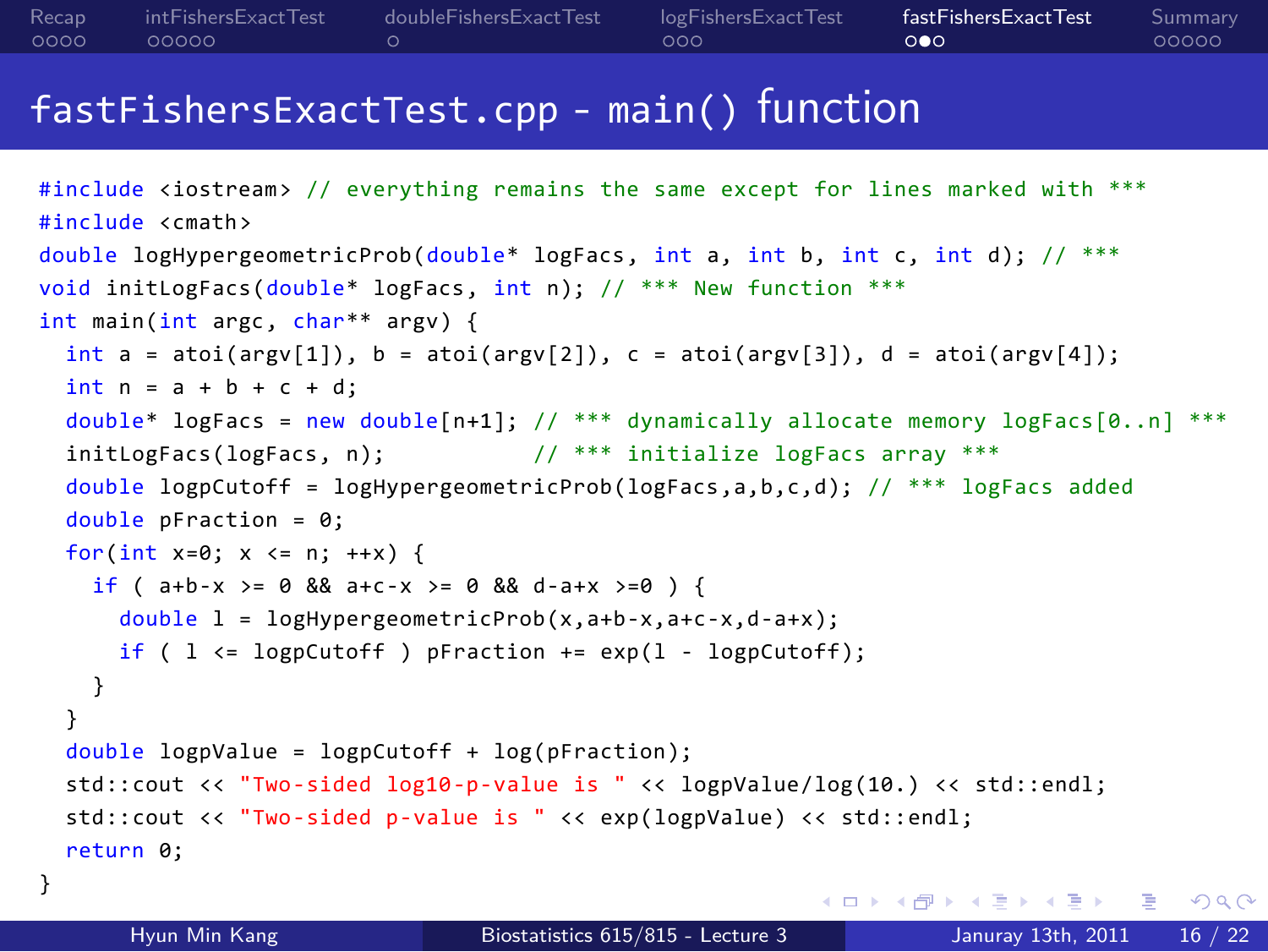### Recap<br>0000 intFishersExactTest<br>00000 . doubleFishersExactTest logFishersExactTest<br>000 fastFishersExactTest<br>000 Summary<br>00000 fastFishersExactTest.cpp - other functions

# function initLogFacs()

. void initLogFacs(double\* logFacs, int n) { logFacs[0] = 0; for(int i=1; i < n+1; ++i) { logFacs[i] = logFacs[i-1] + log((double)i); // only n times of log() calls } }

.. .

# . function logHyperGeometricProb() ..

```
.
}
double logHypergeometricProb(double* logFacs, int a, int b, int c, int d) {
 return logFacs[a+b] + logFacs[c+d] + logFacs[a+c] + logFacs[b+d]
    - logFacs[a] - logFacs[b] - logFacs[c] - logFacs[d] - logFacs[a+b+c+d];
```
.. .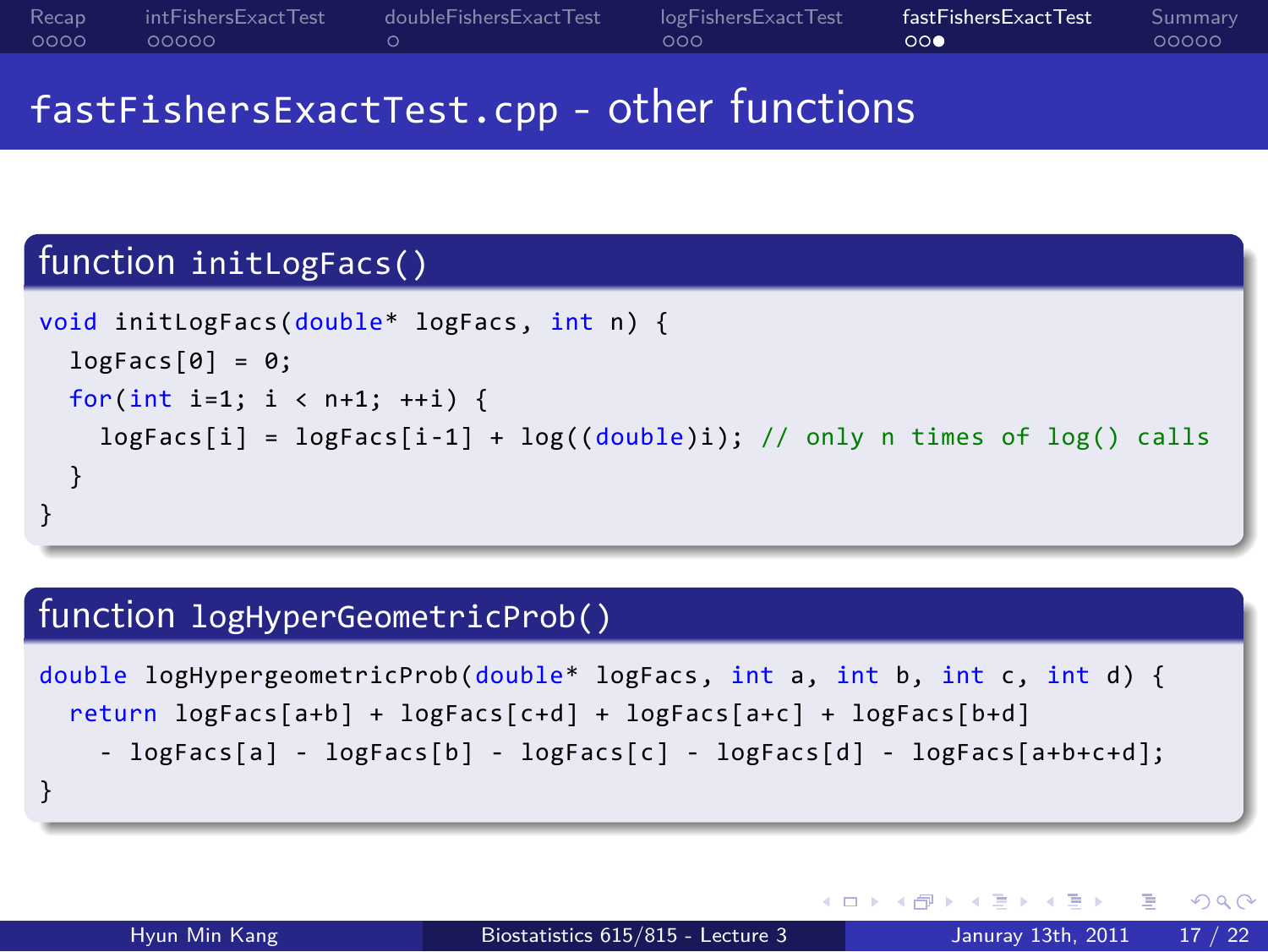#### Recap<br>0000 intFishersExactTest<br>00000  $\frac{1}{\alpha}$ doubleFishersExactTest logFishersExactTest<br>000 fastFishersExactTest<br>000 Summary<br>• 0000

### Summary so far

- *•* Algorithms are computational steps
- *•* towerOfHanoi utilizing recursions
- *•* Data types and floating-point precisions
- *•* Operators, if, for, and while statements
- *•* Arrays and strings
- *•* Pointers and References
- *•* Functions
- *•* Fisher's Exact Test
	- $\checkmark$  intFishersExactTest works only tiny datasets
	- $\checkmark$  doubleFishersExactTest handles small datasets
	- $\checkmark$  logFishersExactTest handles hundreds of observations
	- $\checkmark$  fastFishersExactTest equivalent to logFisherExactTest but faster
- At Home : Reading material for novice C++ users : *http://www.cplusplus.com/doc/tutorial/* - Until "Control Structures"

+ ロ ▶ + 리 ▶ + 로 ▶ + 로 ▶ | 로 | + 9 Q Q Hyun Min Kang Biostatistics 615/815 - Lecture 3 Januray 13th, 2011 18 / 22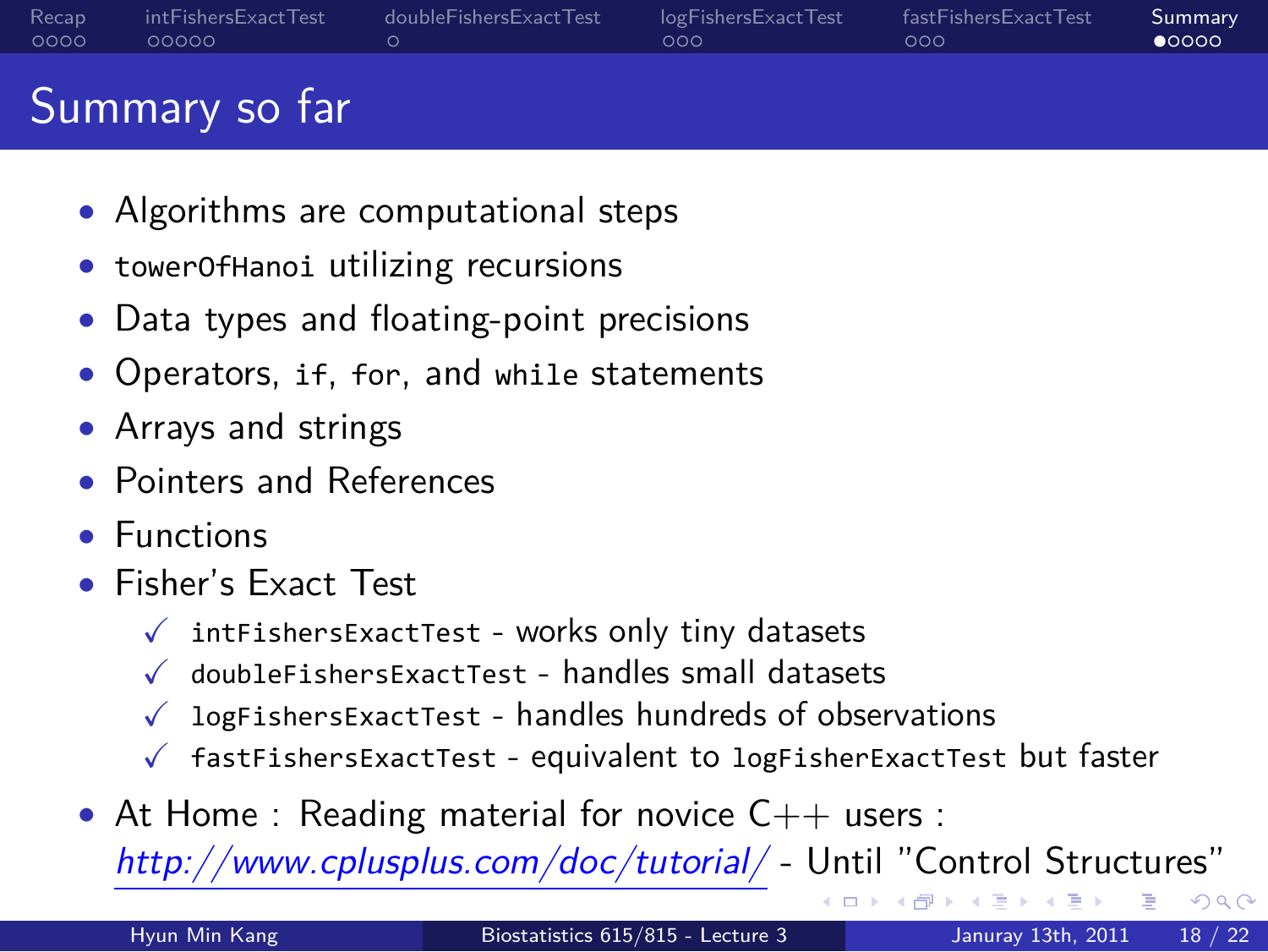#### Recap<br>0000 intFishersExactTest<br>00000  $\frac{1}{\alpha}$ doubleFishersExactTest logFishersExactTest<br>000  $5a$ st $F$ shersExactTes Summary<br>00000

Homework  $#1$ 

# $Problem #1$

Implement a program fullFastFishersExactTest which

*•* Prints out an error message and return -1 when number of input arguments are not 4 (excluding the program name itself)

.. .

- *•* and outputs the two-sided p-value, and one-sided p-values
	- $p_{2sided}(a, b, c, d) = \sum_{x} Pr(x)I[Pr(x) \le Pr(a)]$
	- $p_{greater}(a, b, c, d) = \sum_{x>a}^{x} Pr(x)$
	- $p_{less}(a, b, c, d) = \sum_{x \leq a} \overline{Pr}(x)$
- *•* based on fastFishersExactTest.cpp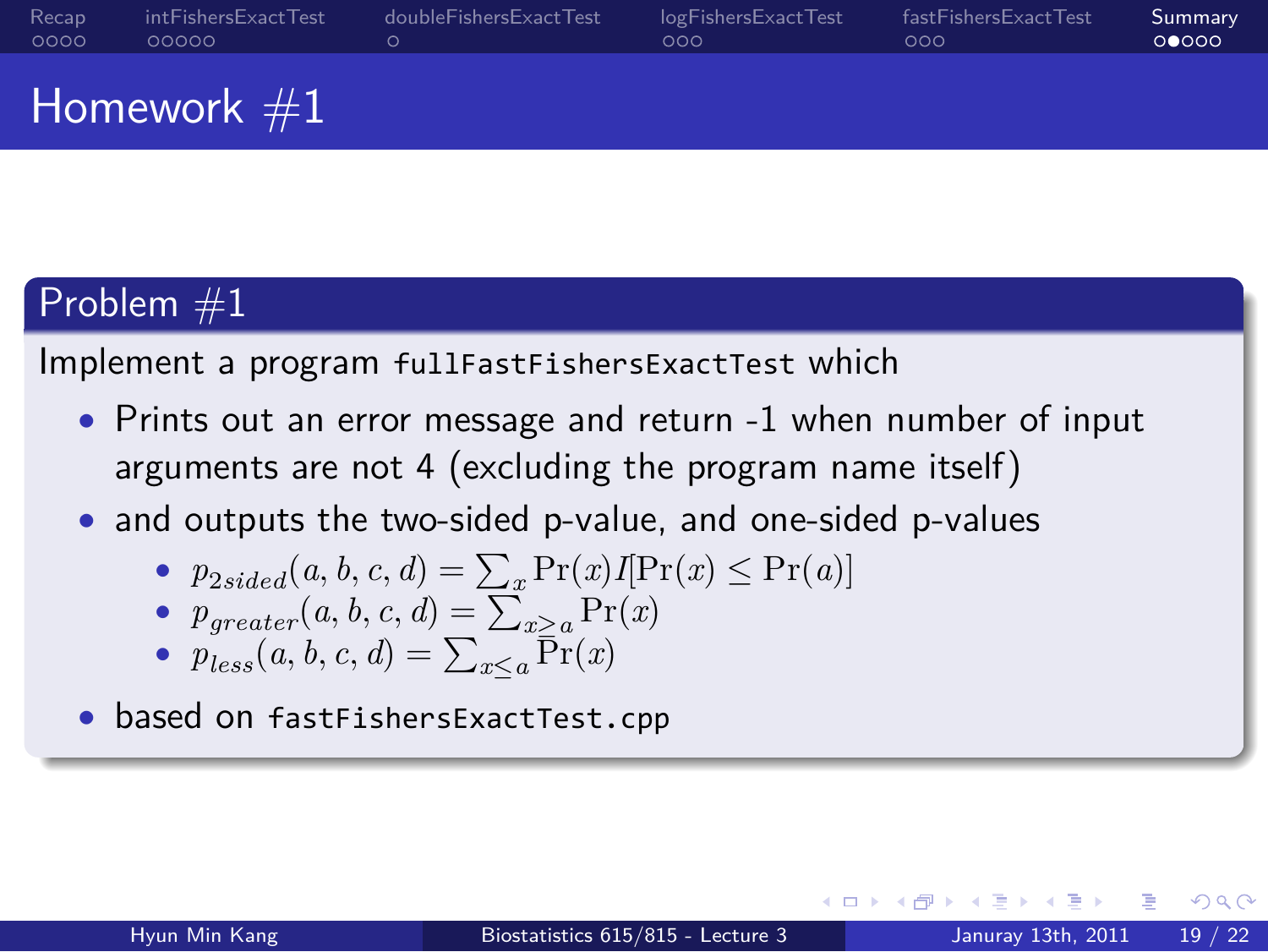#### Recap<br>0000 intFishersExactTest<br>00000 . doubleFishersExactTest logFi<br>000 shersExactTest  $000$ fastFishersExactTest Summary<br>00000

Homework #1

## Problem #1 - Example Program Interface user@host:~/\$ ./fullFastFishersExactTest 2 7 8 2

Two-sided log10(p) = -1.63801, p-value = 0.0230141 One-sided (less) log10(p) = -1.73232, p-value = 0.0185217 One-sided (greater) log10(p) = -0.000428027, p-value = 0.999015

user@host:~/\$ ./fullFastFishersExactTest 20 70 80 20 Two-sided log10(p) = -15.2289, p-value = 5.90393e-16 One-sided (less) log10(p) = -15.3764, p-value = 4.20368e-16 One-sided (greater)  $log10(p) = 8.0232e-14$ , p-value = 1

.. . Usage: fullFastFishersExactTest [#row1col1] [#row1col2] [#row2col1] [#row2col2] user@host:~/\$ ./fullFastFishersExactTest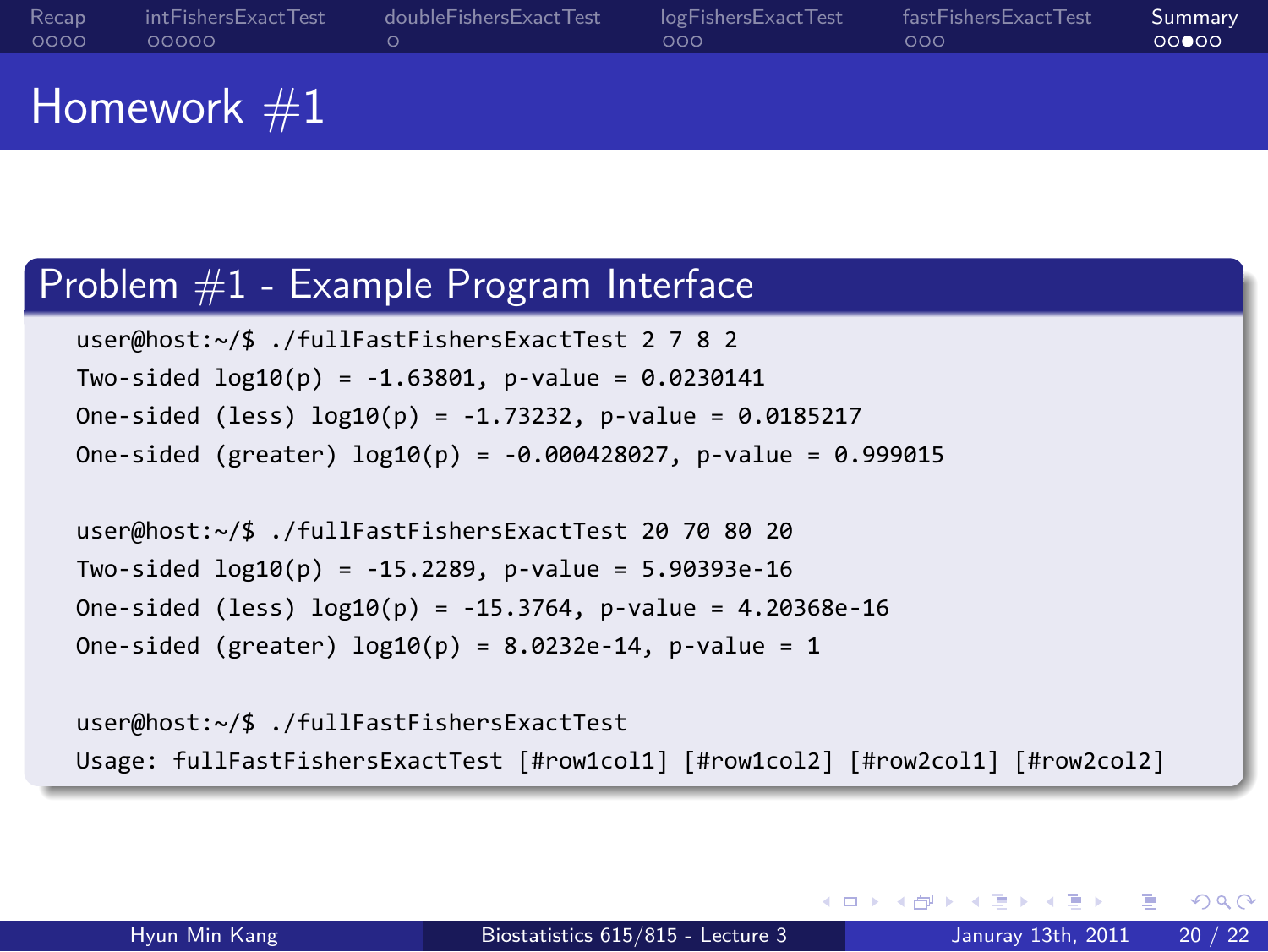

*•* Several example codes asking for the outputs (with explanations)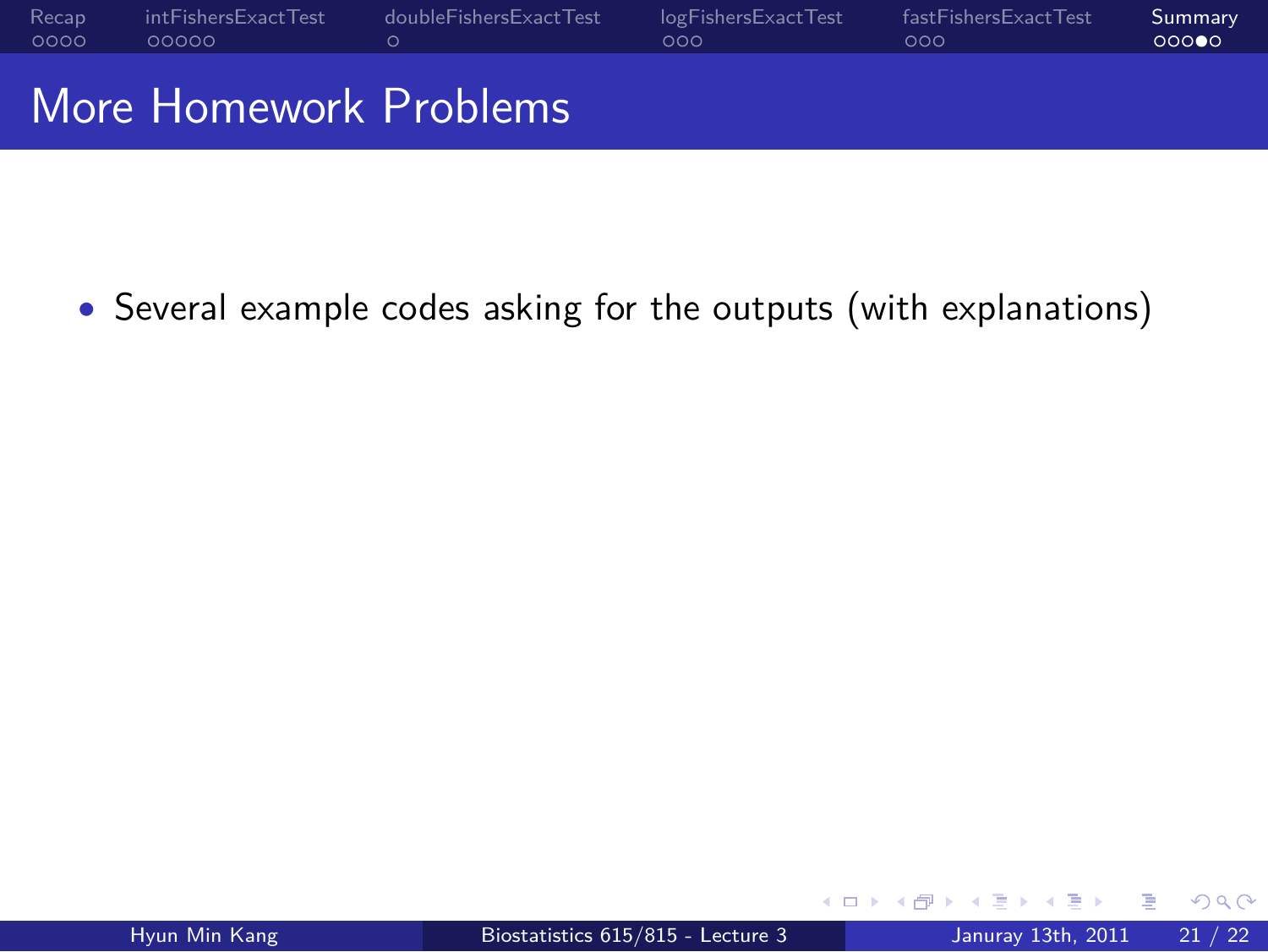

- *•* Several example codes asking for the outputs (with explanations)
- *•* Absolutely no discussion with your classmates.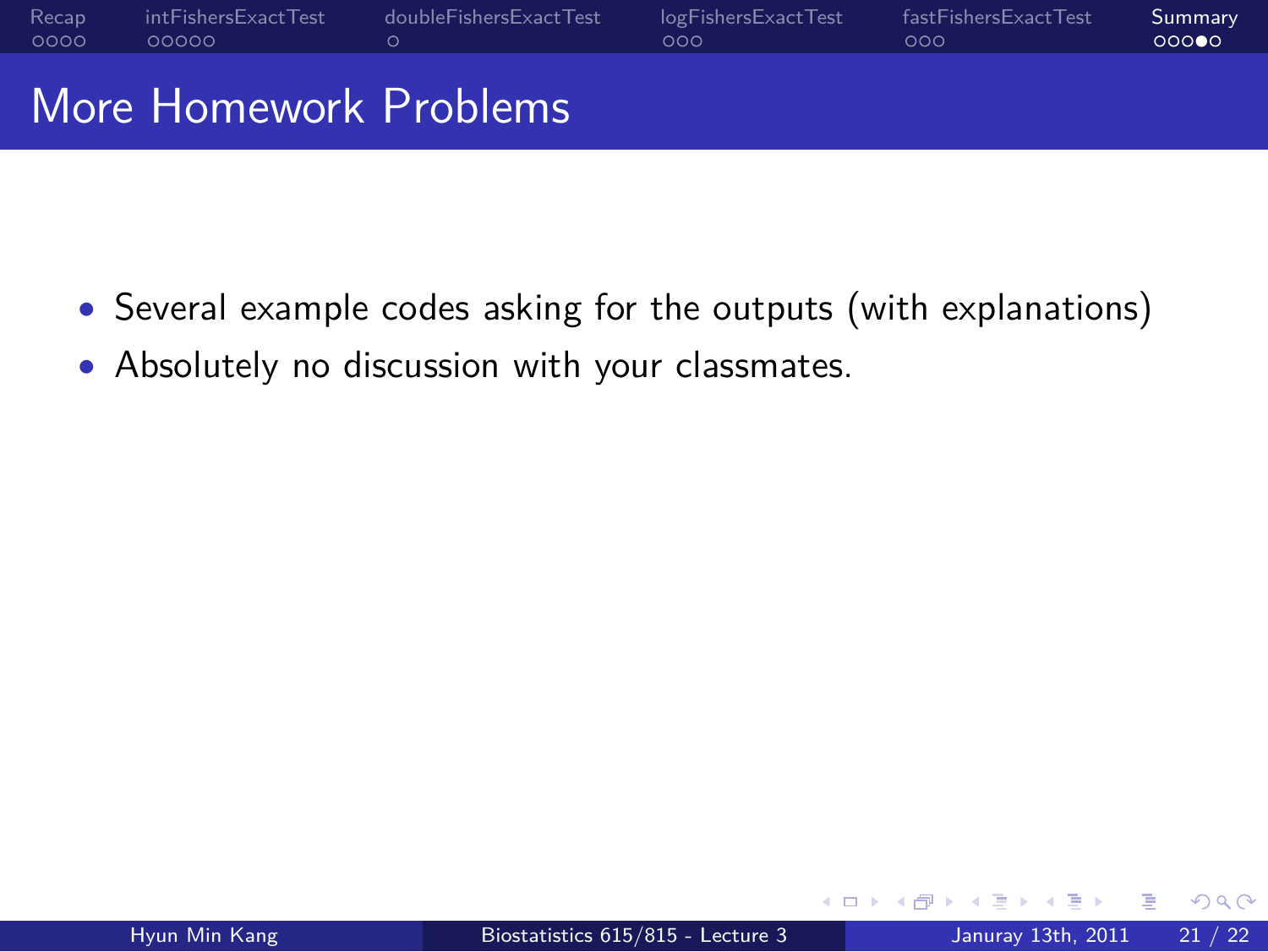#### Recap<br>0000 intFishersExactTest<br>00000  $\frac{1}{\alpha}$ doubleFishersExactTest logFishersExactTest<br>000 fastFishersExactTest<br>000 Summary<br>00000 More Homework Problems

- *•* Several example codes asking for the outputs (with explanations)
- *•* Absolutely no discussion with your classmates.
- *•* But you can consult to your computer (to compiler, not google!)
	- *•* If you are certain what the answer is, you can just write your answer
		- *•* If you are not certain, you can write the code, and see what happens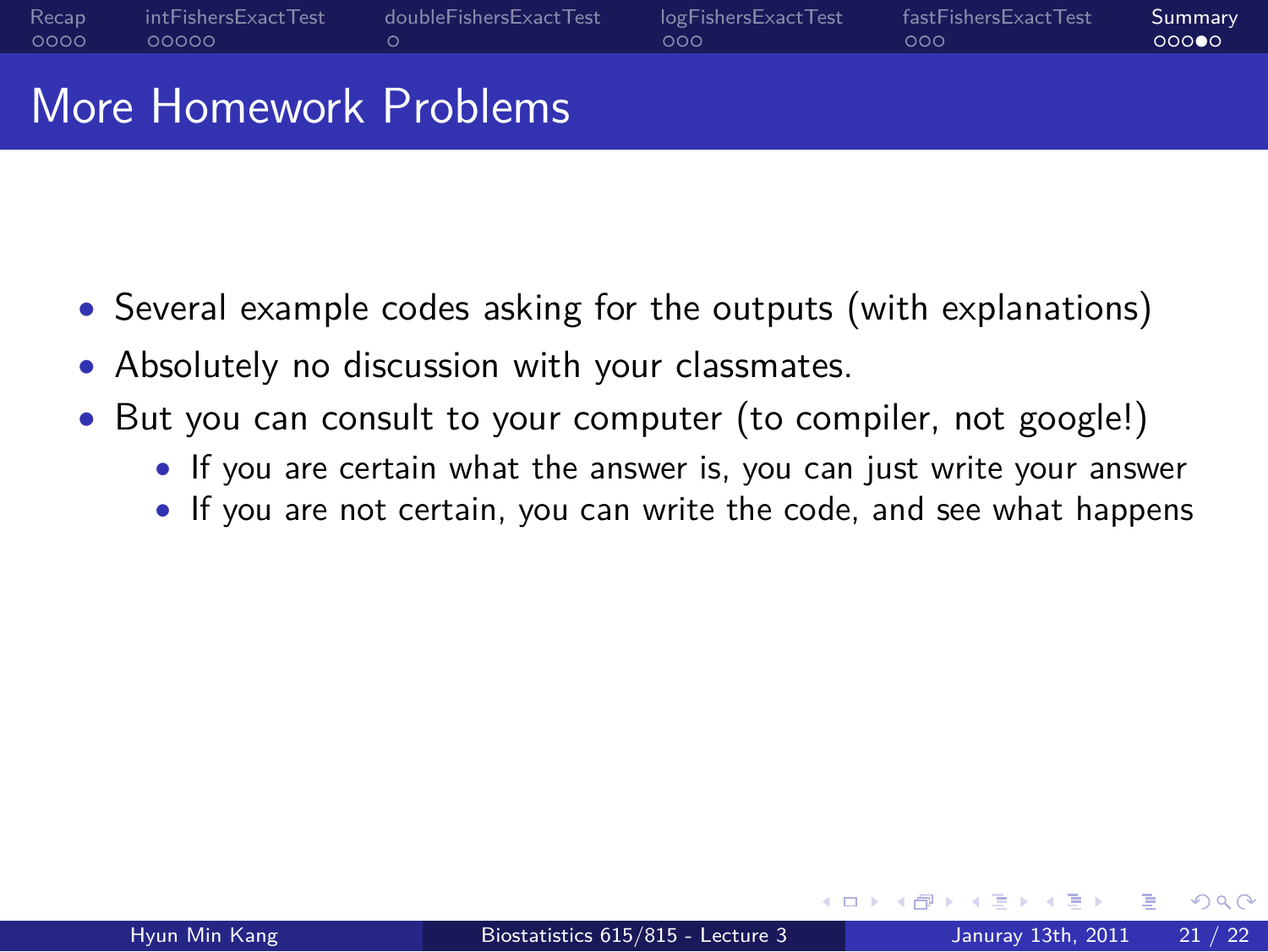#### Recap<br>0000 intFishersExactTest<br>00000 . doubleFishersExactTest logFishersExactTest<br>000 fastFishersExactTest<br>000 Summary<br>00000

More Homework Problems

- *•* Several example codes asking for the outputs (with explanations)
- *•* Absolutely no discussion with your classmates.
- *•* But you can consult to your computer (to compiler, not google!)
	- *•* If you are certain what the answer is, you can just write your answer
		- *•* If you are not certain, you can write the code, and see what happens
- *•* Turn in your hard copy of your answers before Thursday (19th) lecture
- And email the source code (.cpp only) for Homework #1 to hmkang@umich.edu with title "BIOSTAT 615/815 Homework  $#1$  -[your name]"